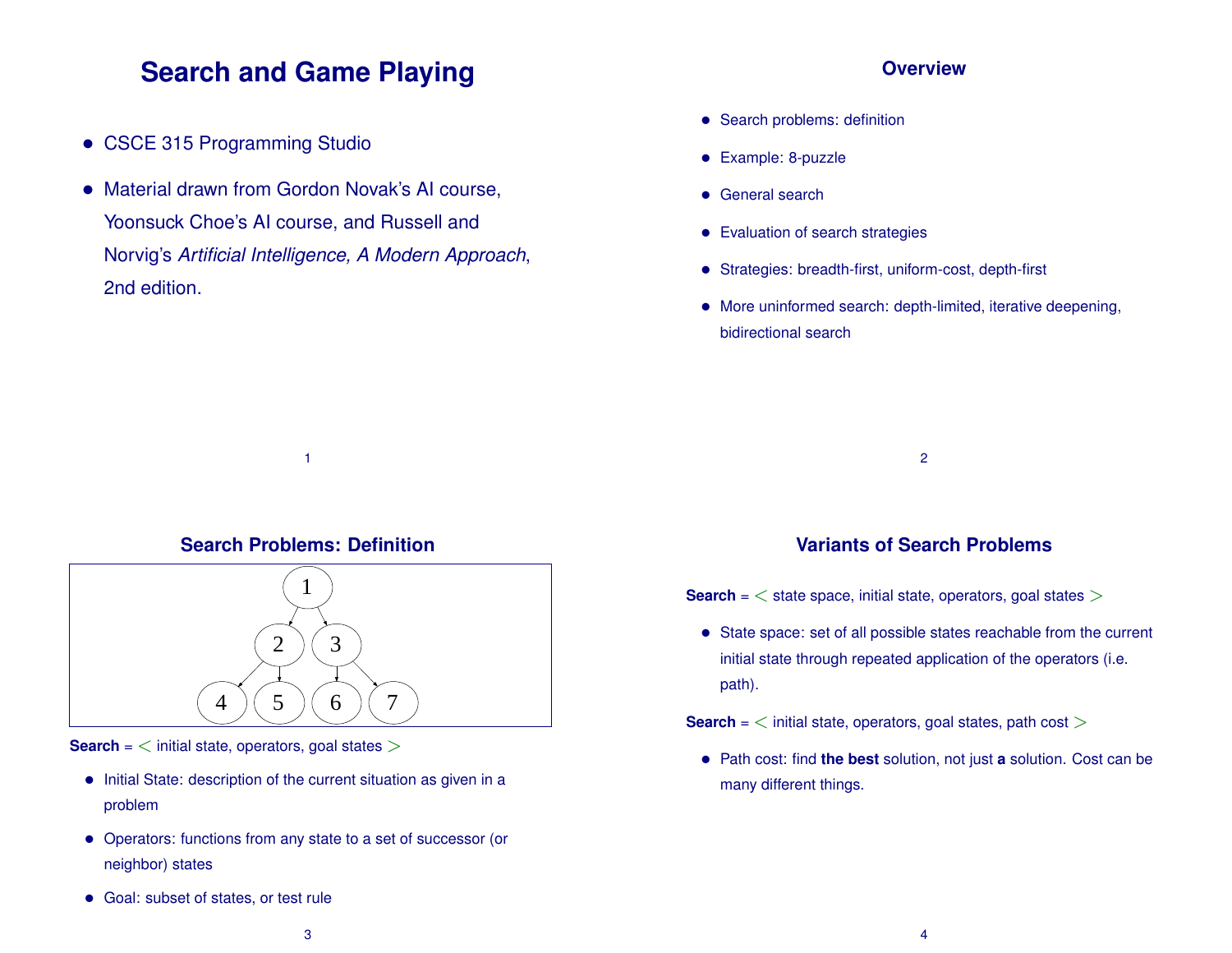# **Types of Search**





- Uninformed: systematic strategies
- Informed: Use domain knowledge to narrow search
- Game playing as search: minimax, state pruning, probabilistic games

5

# **Operators**

Function from state to subset of states

- drive to neighboring city
- place piece on chess board
- add person to meeting schedule
- slide tile in 8-puzzle

#### **Characteristics**

- often requires instantiation (fill in variables)
- encode constraints (only certain operations are allowed)
- generally discrete: continuous parameters  $\rightarrow$  infinite branching

#### State as Data Structure

- examples: variable assignment, properties, order in list, bitmap, graph (vertex and edges)
- captures all possible ways world could be
- typically static, discrete (symbolic), but doe snot have to be

Choosing a Good Representation

- concise (keep only the relevant features)
- explicit (easy to compute when needed)
- embeds constraints

6

# **Goals: Subset of states or test rules**

#### Specification:

- set of states: enumerate the eligible states
- partial description: e.g. a certain variable has value over  $x$ .
- constraints: or set of constraints. Hard to enumerate all states matching the constraints, or very hard to come up with a solution at all (i.e. you can only verify it; P vs. NP).

Other considerations:

• space, time, quality (exact vs. approximate trade-offs)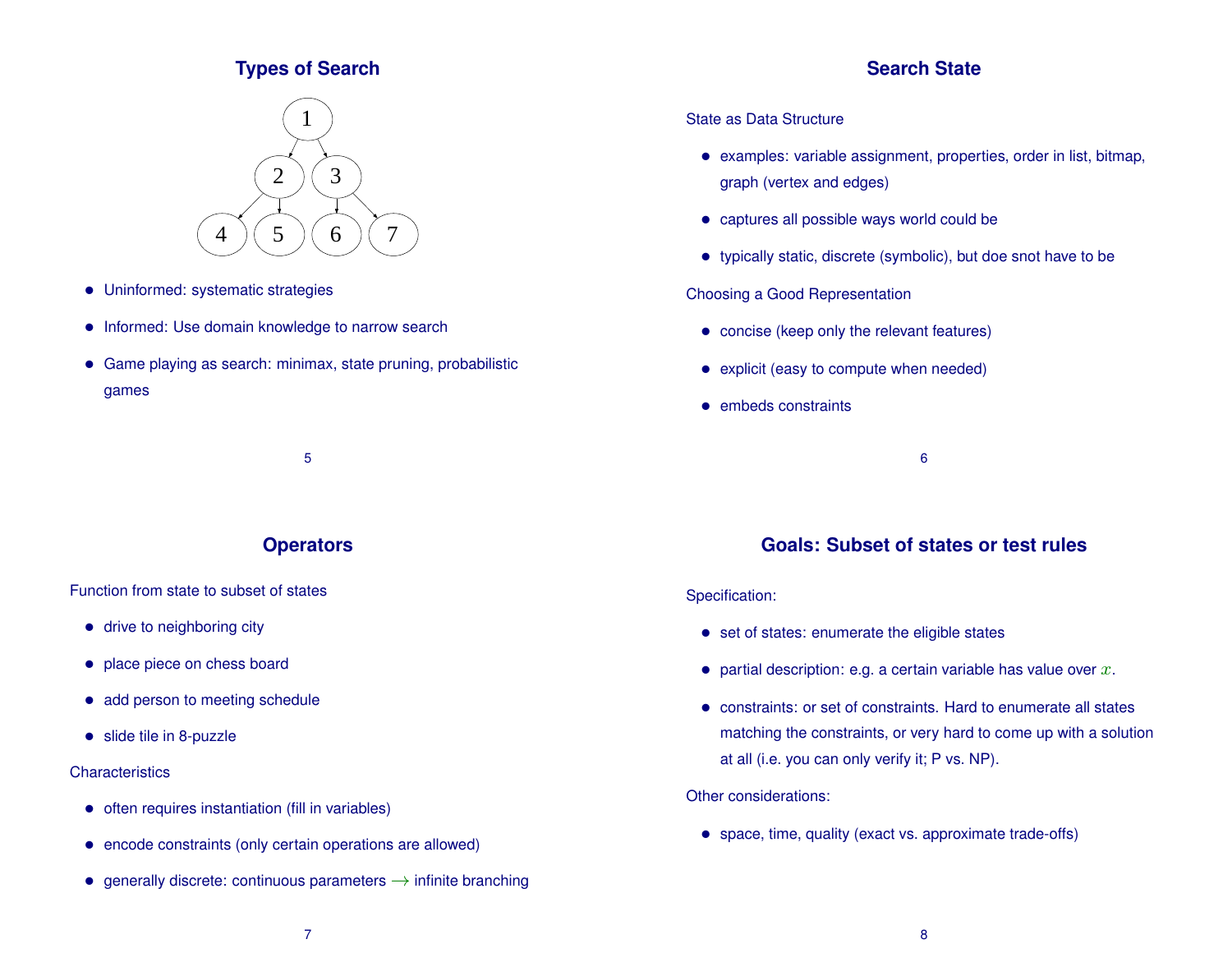# **An Example: 8-Puzzle**



- **State**: location of 8 number tiles and one blank tile
- **Operators**: blank moves left, right, up, or down
- **Goal test**: state matches the configuration on the right (see above)
- **Path cost**: each step cost 1, i.e. path length, or search tree depth

Generalization: 15-puzzle, ...,  $(N^2-1)$ -puzzle

9

# **8-Puzzle: Search Tree**

|  | $\overline{2}$ | 3 |
|--|----------------|---|
|  | 8              | 4 |
|  | 6              | 5 |



# **8-Puzzle: Example**

8 4





Possible state representations in LISP (0 is the blank):

- (0 2 3 1 8 4 7 6 5)
- $\bullet$  ((0 2 3) (1 8 4) (7 6 5))
- $\bullet$  ((0 1 7) (2 8 6) (3 4 5))
- or use the make-array, aref functions.

How easy to: (1) compare, (2) operate on, and (3) store (i.e. size).

10

# **General Search Algorithm**

#### Pseudo-code:

function General-Search (problem, Que-Fn) node-list := initial-state loop begin // fail if node-list is empty if Empty(node-list) then return FAIL // pick a node from node-list node := Get-First-Node(node-list) // if picked node is a goal node, success! if (node == goal) then return as SOLUTION // otherwise, expand node and enqueue node-list := Que-Fn(node-list, Expand(node)) loop end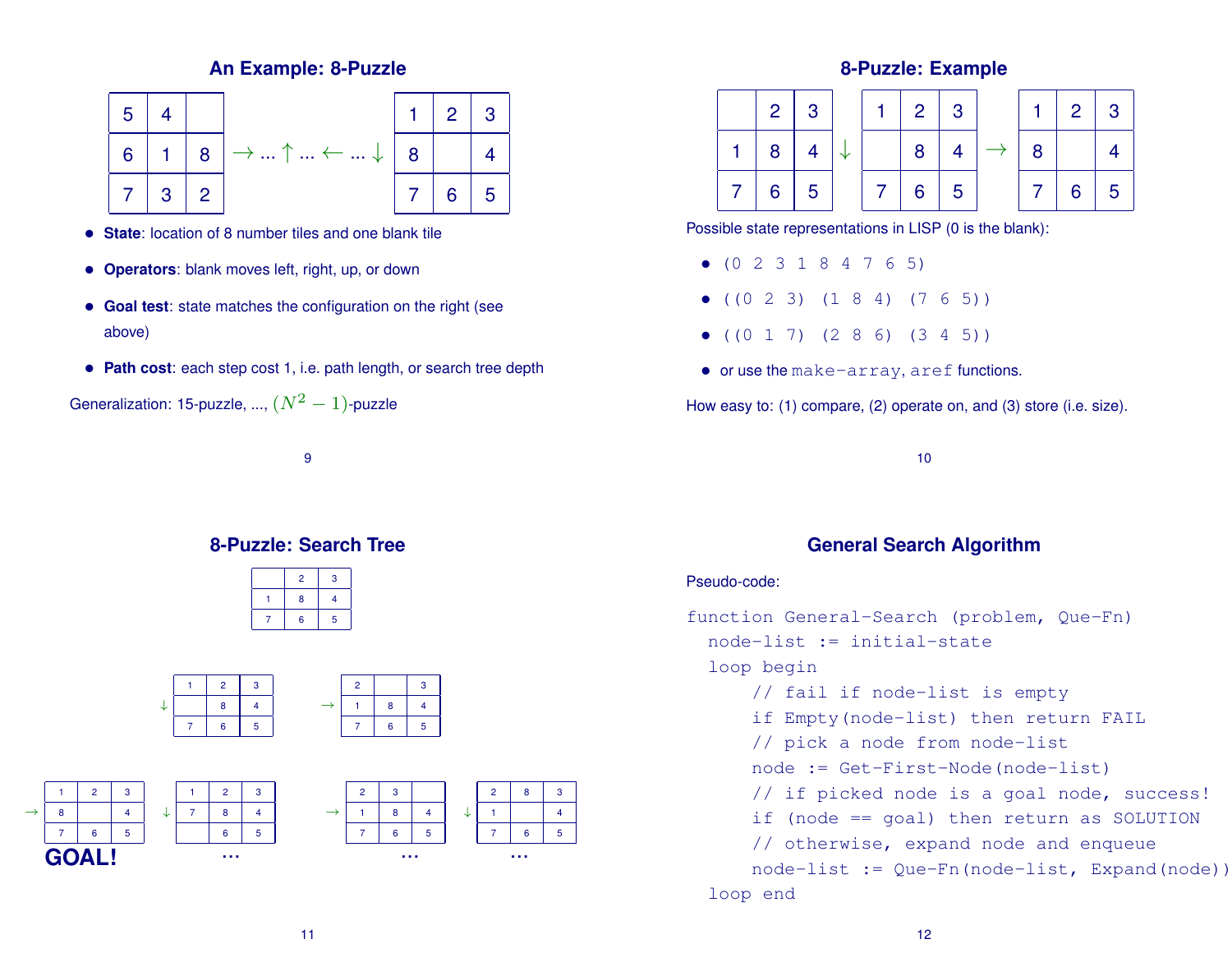# **Evaluation of Search Strategies**

- time-complexity: how many nodes expanded so far?
- space-complexity: how many nodes must be stored in node-list at any given time?
- completeness: if solution exists, guaranteed to be found?
- optimality: guaranteed to find the best solution?

### **Breadth First Search**



- node visit order (goal test): 1 2 3 4 5 6 7 8 9 10 11 12 13 14 15
- queuing function: enqueue at end (add expanded node at the end of the list)
- Important: A node taken out of the node list for inspection counts as a single visit!

14

# **BFS: Expand Order**

13



Evolution of the queue (**bold**= expanded and added children):

1. **[1]** : initial state

- 2. **[2][3]** : dequeue 1 and enqueue 2 and 3
- 3. [3]**[4][5]** : dequeue 2 and enqueue 4 and 5
- 4. [4][5]**[6][7]** : **all** depth 3 nodes

...

8. [8][9][10][11][12][13]**[14][15]** : **all** depth 4 nodes

# **BFS: Evaluation**

branching factor  $b$ , depth of solution  $d$ :

- complete: it will find the solution if it exists
- time:  $1 + b + b^2 + ... + b^d$
- space:  $O(b^{d+1})$  where  $d$  is the depth of the shallowest solution
- space is more problem than time in most cases (p 75, figure 3.12).
- time is also a major problem nonetheless (same as time)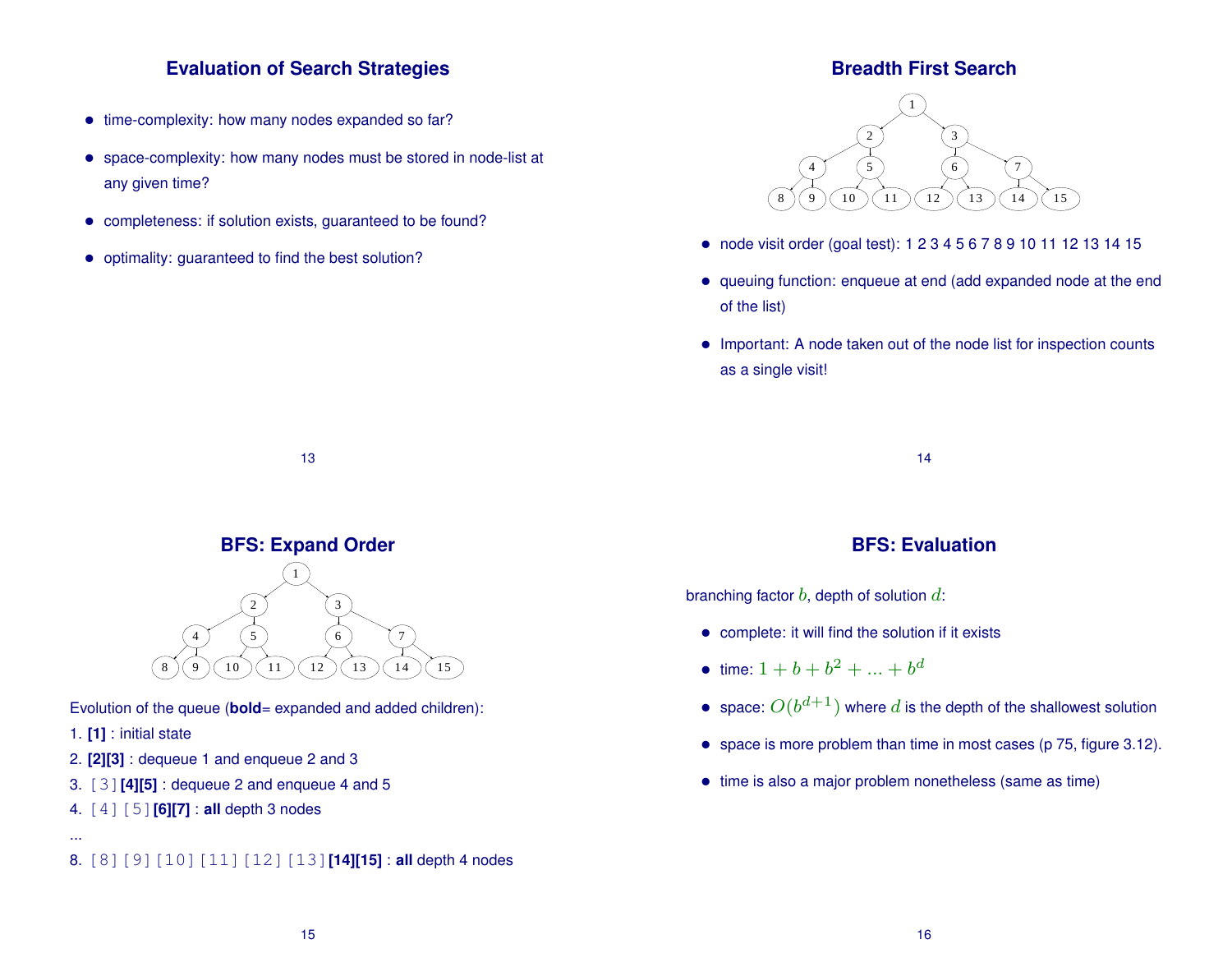# **Depth First Search**



- node visit order (goal test): 1 2 4 8 9 5 10 11 3 6 12 13 7 14 15
- queuing function: enqueue at left (stack push; add expanded node at the beginning of the list)

# **DFS: Expand Order**



Evolution of the queue (**bold**=expanded and added children):

- 1. [1] : initial state
- 2. **[2][3]** : pop 1 and push expanded in the front
- 3. **[4][5]**[3] : pop 2 and push expanded in the front
- 4. **[8][9]**[5][3] : pop 4 and push expanded in the front

17

## **DFS: Evaluation**

branching factor  $b$ , depth of solutions  $d$ , max depth  $m$ :

- incomplete: may wander down the wrong path
- $\bullet\,$  time:  $O(b^m)$  nodes expanded (worst case)
- space:  $O(bm)$  (just along the current path)
- good when there are many shallow goals
- bad for deep or infinite depth state space

18

## **Key Points**

- Description of a search problem: initial state, goals, operators, etc.
- Considerations in designing a representation for a state
- Evaluation criteria
- BFS, DFS: time and space complexity, completeness
- When to use one vs. another
- Node visit orders for each strategy
- Tracking the stack or queue at any moment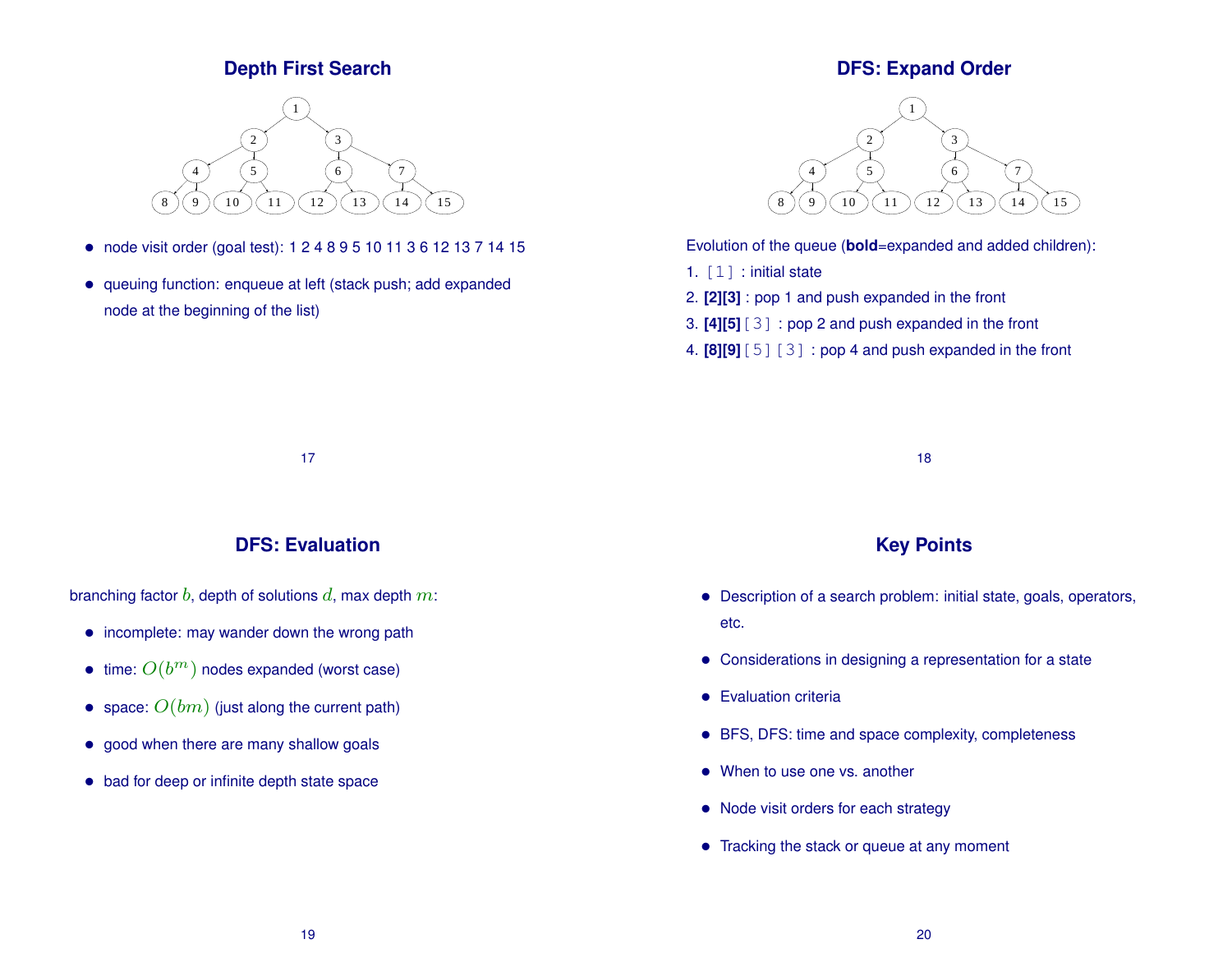# **Depth Limited Search (DLS): Limited Depth DFS**



- node visit order for each depth limit  $l$ :
	- 1 ( $l = 1$ ); 1 2 3 ( $l = 2$ ); 1 2 4 5 3 6 7 ( $l = 3$ );
- queuing function: enqueue at front (i.e. stack push)
- **push the depth of the node as well**: **(**<**depth**> <**node**>**)**

21

## **DLS: Evaluation**

branching factor  $b$ , depth limit  $l$ , depth of solution  $d$ :

- complete: if  $l \geq d$
- $\bullet\,$  time:  $O(b^l)$  nodes expanded (worst case)
- space:  $O(bl)$  (same as DFS, where  $l = m$  (m: max depth of tree in DFS)
- good if solution is within the limited depth.
- non-optimal (same problem as in DFS).

# **DLS: Expand Order**



Evolution of the queue (**bold**=expanded and then added): (<depth>,<node>)); Depth limit = 3 1.  $[(d1,1)]$  : initial state

- 2. **[(d2,2)][(d2,3)]** : pop 1 and push 2 and 3
- 3.  $[(d3,4)][(d3,5)] [ (d2,3)]$  : pop 2 and push 4 and 5
- 4.  $[(d3,5)][(d2,3)]$ : pop 4, cannot expand it further
- 5.  $[(d2,3)]$ : pop 5, cannot expand it further
- 6. **[(d3,6)][(d3,7)]**: pop 3, and pus $b_2$ 6, 7

# **Iterative Deepening Search: DLS by Increasing Limit**



- node visit order:
	- 1 ; 1 2 3; 1 2 4 5 3 6 7; 1 2 4 8 9 5 10 11 3 6 12 13 7 14 15; ...
- revisits already explored nodes at successive depth limit
- queuing function: enqueue at front (i.e. stack push)
- **push the depth of the node as well**: **(**<**depth**> <**node**>**)**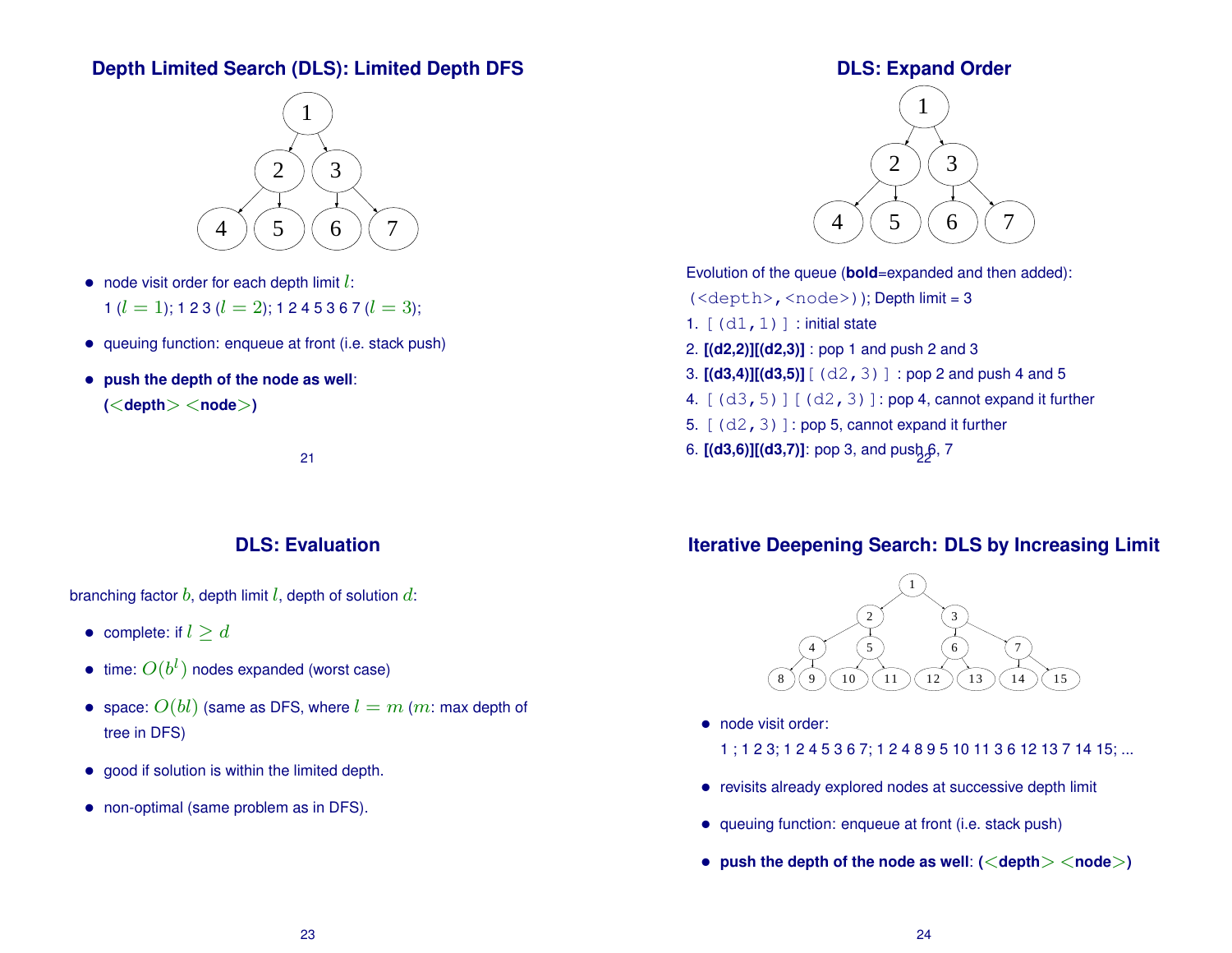# **IDS: Expand Order**



Basically the same as DLS: Evolution of the queue (**bold**=expanded and then added):  $(\langle depth \rangle, \langle node \rangle)$ ; e.g. Depth limit = 3

- 1.  $[(d1,1)]$  : initial state
- 2. **[(d2,2)][(d2,3)]** : pop 1 and push 2 and 3
- 3.  $[(d3,4)][(d3,5)]$   $[(d2,3)]$  : pop 2 and push 4 and 5
- 4.  $[(d3,5)][(d2,3)]$ : pop 4, cannot expand it further
- 5.  $[(d2,3)]$ : pop 5, cannot expand it further
- 6. **[(d3,6)][(d3,7)]**: pop 3, and pus $b_2$ 6, 7

# **Bidirectional Search (BDS)**



- Search from both initial state and goal to reduce search depth.
- $\bullet$   $O(b^{d/2})$  of BDS vs.  $O(b^{d+1})$  of BFS.

### **IDS: Evaluation**

branching factor  $b$ , depth of solution  $d$ :

- complete: cf. DLS, which is conditionally complete
- time:  $O(b^d)$  nodes expanded (worst case)
- space:  $O(bd)$  (cf. DFS and DLS)
- **optimal!**: unlike DFS or DLS
- good when search space is huge and the depth of the solution is not known (\*)

26

# **BDS: Considerations**



- 1. how to back trace from the goal?
- 2. successors and predecessors: are operations reversible?
- 3. are goals explicit?: need to know the goal to begin with
- 4. check overlap in two branches
- 5. BFS? DFS? which strategy to use? Same or different?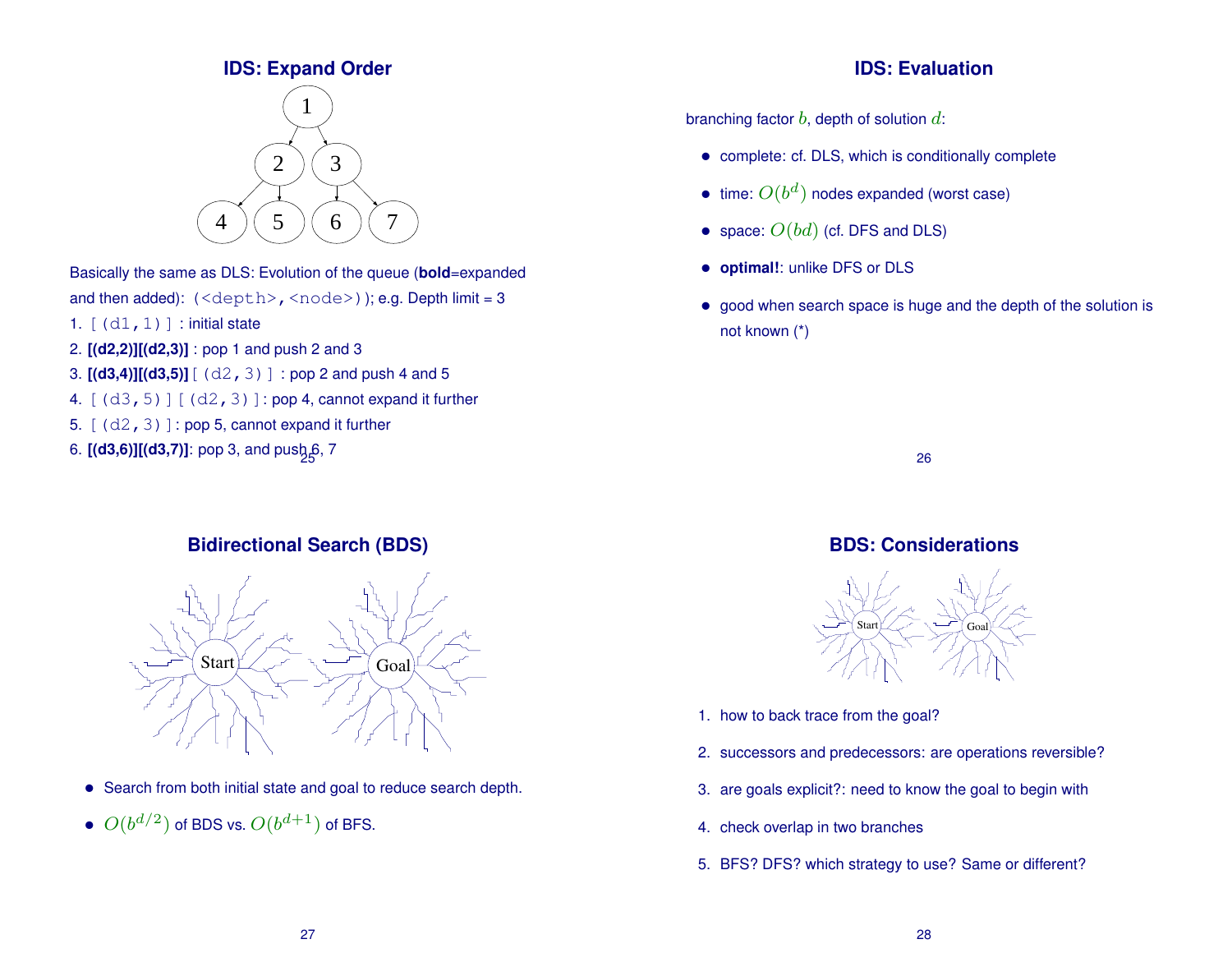# **BDS Example: 8-Puzzle**



- Is it a good strategy?
- What about Chess? Would it be a good strategy?
- What kind of domains may be suitable for BDS?

### **Avoiding Repeated States**



Repeated states can be devastating in search problems.

- Common cases: problems with reversible operators  $\rightarrow$  search space becomes infinite
- One approach: find a spanning tree of the graph

29

# **Avoiding Repeated States: Strategies**

|  |  | 5              |   |  | 5 |  | 5 <sup>1</sup> |  |          |
|--|--|----------------|---|--|---|--|----------------|--|----------|
|  |  | A.             |   |  |   |  | 6.             |  | $\cdots$ |
|  |  | $\overline{7}$ | ٩ |  |   |  | $\overline{7}$ |  |          |

- Do not return to the node's parent
- Avoid cycles in the path (this is a huge theoretical problem in its own right)
- Do not generate states that you generated before: use a hash table to make checks efficient

How to avoid storing every state? Would using a short signature (or a checksum) of the full state description help?

30

### **Key Points**

- DLS, IDS, BDS search order, expansions, and queuing
- DLS, IDS, BDS evaluation
- DLS, IDS, BDS: suitable domains
- Repeated states: why removing them is important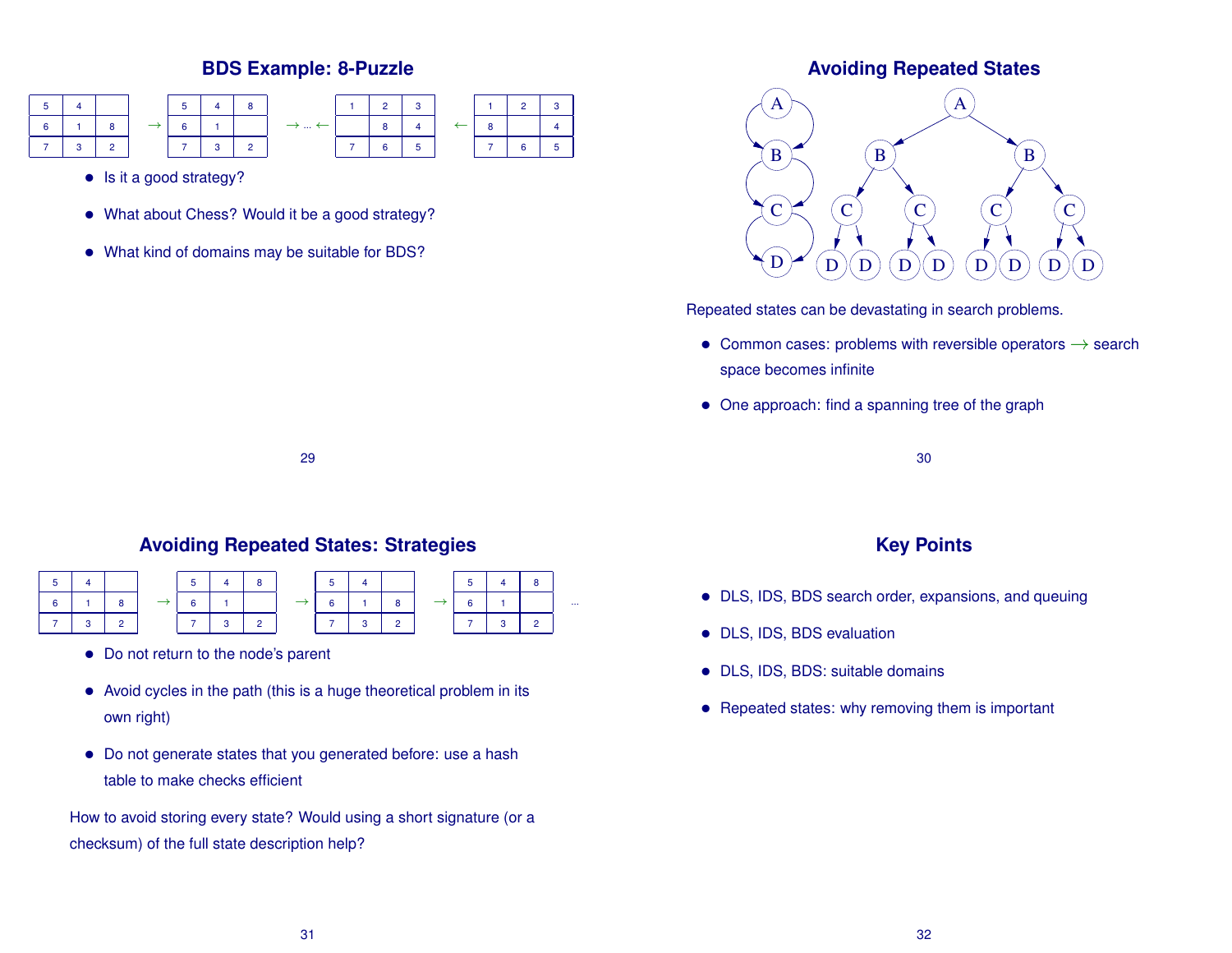### **Overview**

- Best-first search
- Heuristic function
- Greedy best-first search
- $\bullet$   $A^*$
- Designing good heuristics
- $IDA^*$
- Iterative improvement algorithms
	- 1. Hill-climbing
	- 2. Simulated annealing

33

# **Best First Search**

**function** Best-First-Search (*problem, Eval-Fn*) *Queuing-Fn* ← sorted list by *Eval-Fn*(node) **return** General-Search(*problem, Queuing-Fn*)

- The queuing function queues the expanded nodes, and sorts it every time by the *Eval-Fn* value of each node.
- One of the simplest Eval-Fn: **estimated cost** to reach the goal.

# **Informed Search**

From domain knowledge, obtain an **evaluation function**.

- best-first search: order nodes according to the evaluation function value
- greedy search: minimize estimated cost for reaching the goal fast, but incomplete and non-optimal.
- A<sup>\*</sup>: minimize  $f(n) = g(n) + h(n)$ , where  $g(n)$  is the current path cost from start to n, and  $h(n)$  is the estimated cost from  $n$  to goal.

34

#### **Heuristic Function**  $A$ ) B) a  $\mathsf{C}\mathsf{C}$  $_{\rm E}$   $\sim$ I  $H$ ) – G), F) D)

- $h(n)$  = estimated cost of the cheapest path from the state at node  $n$  to a goal state.
- The only requirement is the  $h(n) = 0$  at the goal.
- **Heuristics** means "to find" or "to discover", or more technically, "how to solve problems" (Polya, 1957).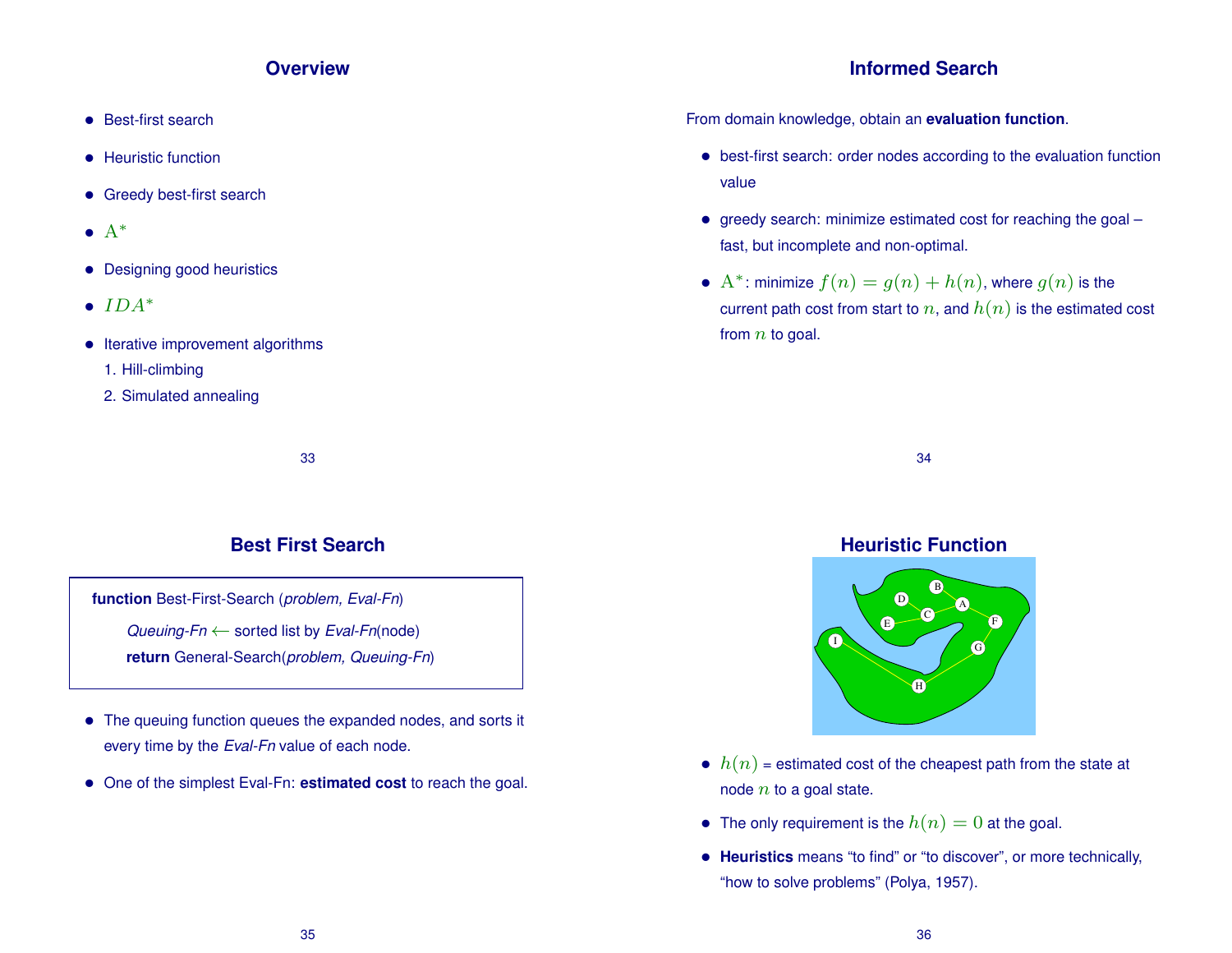# **Heuristics: Example**



- $h_{\text{SLD}}(n)$ : straight line distance (SLD) is one example.
- Start from **<sup>A</sup>** and Goal is **<sup>I</sup>**: **<sup>C</sup>** is the most promising next step in terms of  $h_{\text{SLD}}(n)$ , i.e.  $h(C) < h(B) < h(F)$
- Requires some knowledge:
	- 1. coordinates of each city
	- 2. generally, cities toward the goal tend to have smaller **SLD**.



# **Greedy Best-First Search**

**function** Greedy-Best-First Search (*problem*)

 $h(n)$ =estimated cost from n to goal

**return** Best-First-Search(*problem*,h)

• Best-first with heuristic function  $h(n)$ 

38

# **Greedy Best-First Search: Evaluation**

Branching factor  $b$  and max depth  $m\!\!$  :

- Fast, just like Depth-First-Search: single path toward the goal.
- Time:  $O(b^m)$
- Space: same as time all nodes are stored in sorted list(!), **unlike DFS**
- Incomplete, just like DFS
- Non-optimal, just like DFS

# Total Path  $Cost = 450$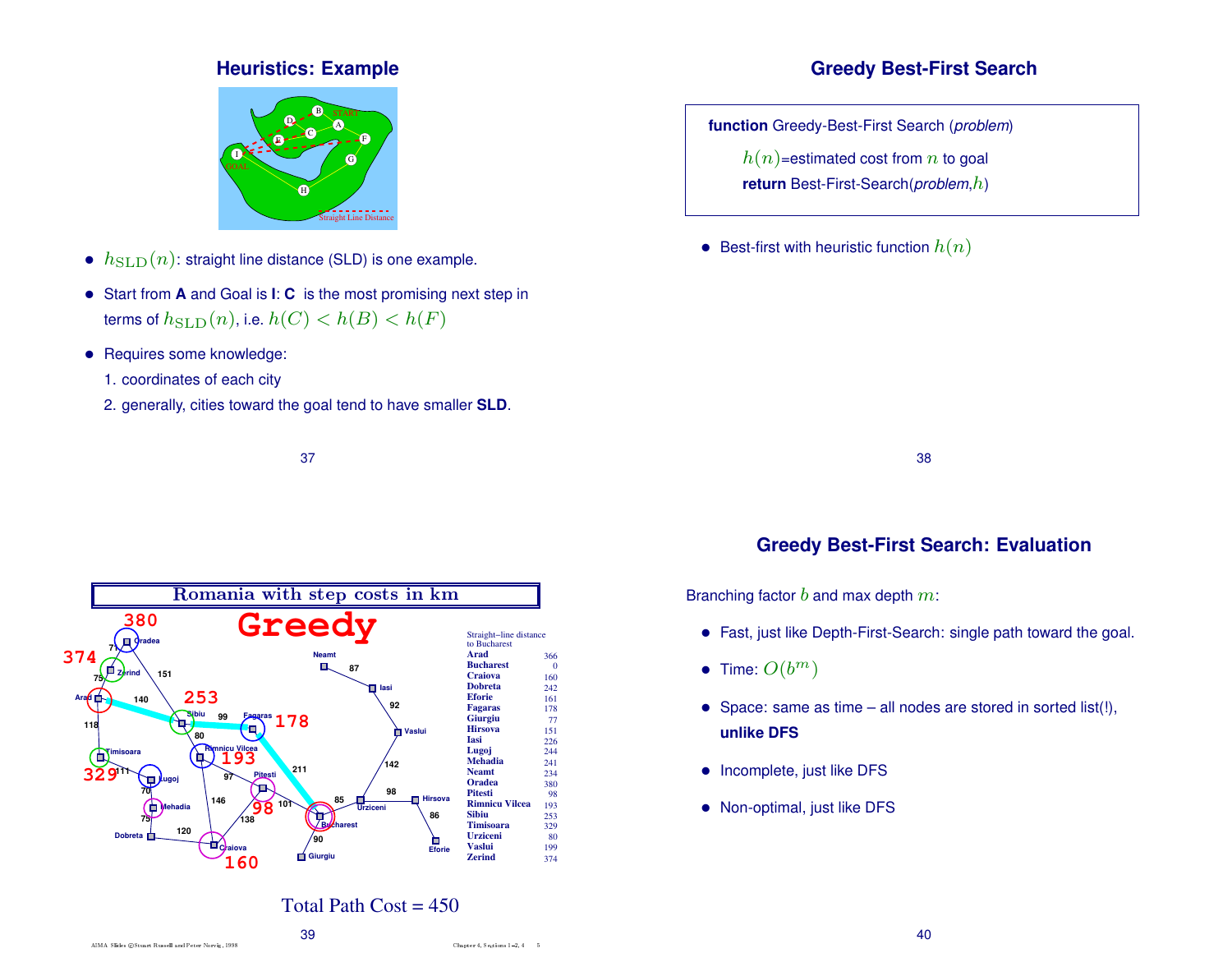# A<sup>∗</sup> **: Uniform Cost + Heuristic Search**

Avoid expanding paths that are already found to be expensive:

- $f(n) = g(n) + h(n)$
- $f(n)$ : estimated cost to goal through node n
- **provably complete and optimal!**
- **restrictions**:  $h(n)$  should be an **admissible heuristic**
- admissible heuristic: one that **never overestimate** the actual cost of the best solution through  $n$
- **NOTE:**  $f(n)$  can be different depending on the path taken to  $f(n)$  if multiple paths exists from root to n!

41

A<sup>∗</sup> **Search**

**function** A∗-Search (*problem*)  $g(n)$ =current cost up till n  $h(n)$ =estimated cost from n to goal **return** Best-First-Search(*problem*,g + h)

- Condition:  $h(n)$  must be an **admissible heuristic function!**
- A∗is **optimal!**

42

# **Behavior of** A<sup>∗</sup> **Search**

- usually, the  $f$  value never decreases along a given path: **monotonicity**
- in case it is nonmonotonic, i.e.  $f(Child) < f(Parent)$ , make this adjustment:

$$
f(Child) = max(f(Parent), g(Child) + h(Child)).
$$

• this is called **pathmax**

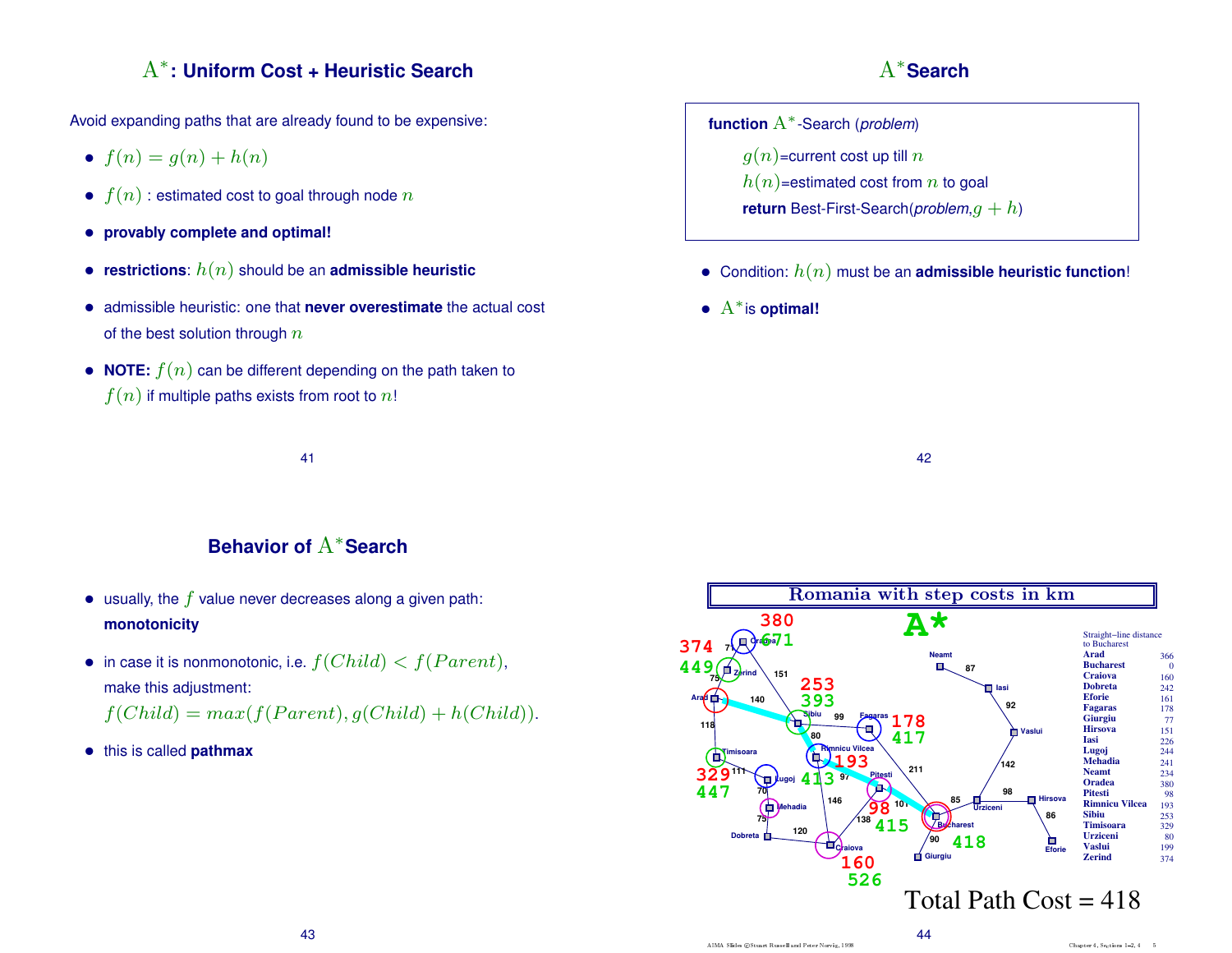# **Optimality of** A<sup>∗</sup>

 $G_2$ : suboptimal goal in the node-list.

n: unexpanded node on a shortest path to goal  $G_1$ 

- $f(G_2) = g(G_2)$  since  $h(G_2) = 0$
- $\bullet > g(G_1)$  since  $G_2$  is suboptimal
- $\bullet$  >  $f(n)$  since h is admissible

Since  $f(G_2)>f(n)$ ,  $\mathrm{A}^*$ will never select  $G_2$  for expansion.

# **Optimality of** A<sup>∗</sup> **: Example**



- 1. **Expansion of parent allowed**: search fails at nodes **B**, **D**, and **E**.
- 2. **Expansion of parent disallowed**: paths through nodes **B**, **D**, and **E** with have an inflated path cost  $q(n)$ , thus will become nonoptimal.

$$
\underbrace{A \to C \to E \to C \to A \to F \to \dots}_{\text{in fixed order}}
$$

{z inflated path cost

45

# **Lemma to Optimality of** A<sup>∗</sup>

Lemma:  $A^*$  expands nodes in order of increasing  $f(n)$  value.

- Gradually adds **f-contours** of nodes (cf. BFS adds layers).
- The goal state may have a  $f$  value: let's call it  $f^*$
- This means that all nodes with  $f < f^*$  will be expanded!

# **Complexity of** A<sup>∗</sup>

46

 $A^*$  is complete and optimal, but space complexity can become exponential if the heuristic is not good enough.

• condition for **subexponential** growth:

 $|h(n) - h^{*}(n)| \leq O(\log h^{*}(n)),$ where  $h^*(n)$  is the **true** cost from  $n$  to the goal.

• that is, error in the estimated cost to reach the goal should be less than even linear, i.e.  $< O(h^*(n)).$ 

Unfortunately, with most heuristics, error is at least proportional with the true cost, i.e.  $\geq O(h^*(n)) > O(\log h^*(n)).$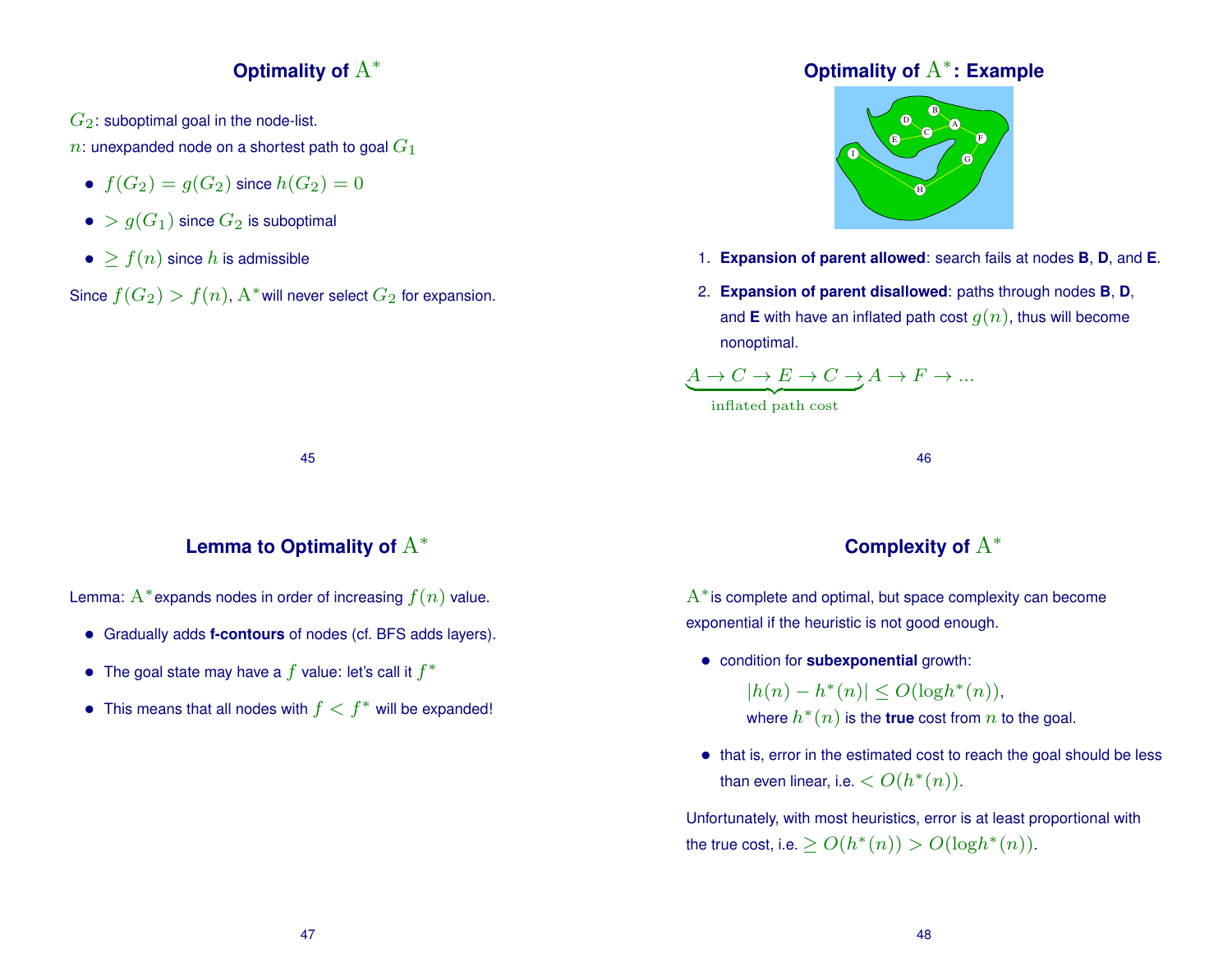# **Linear vs. Logarithmic Growth Error**



- Error in heuristic:  $|h(n) h^{*}(n)|$ .
- For most heuristics, the error is at least linear.
- For  $A^*$  to have subexponential growth, the error in the heuristic should be on the order of  $O(\mathrm{log}h^*(n)).$

49

# A<sup>∗</sup> **: Evaluation**

- Complete : unless there are infinitely many nodes with  $f(n) \leq f(G)$
- Time complexity: exponential in (relative error in  $h \times$  length of solution)
- Space complexity: same as time (keep all nodes immediately outside of current  $f$ -contour in memory)
- Optimal

# **Problem with** A<sup>∗</sup>

Space complexity is usually **exponential**!

- we need a memory bounded version
- one solution is: Iterative Deepening  $A^*$ , or  $IDA^*$

50

# **Heuristic Functions: Example**

Eight puzzle

| 5 | 4 |                |   | $\overline{2}$ | 3               |
|---|---|----------------|---|----------------|-----------------|
| 6 |   | 8              | 8 |                |                 |
|   | 3 | $\overline{2}$ |   | 6              | $5\phantom{.0}$ |

- $h_1(n)$  = number of misplaced tiles
- $h_2(n)$  = total **Manhattan** distance (city block distance)

 $h_1(n)$  = 7 (not counting the blank tile)

 $h_2(n) = 2+3+3+2+4+2+0+2 = 18$ 

\* Both are admissible heuristic functions.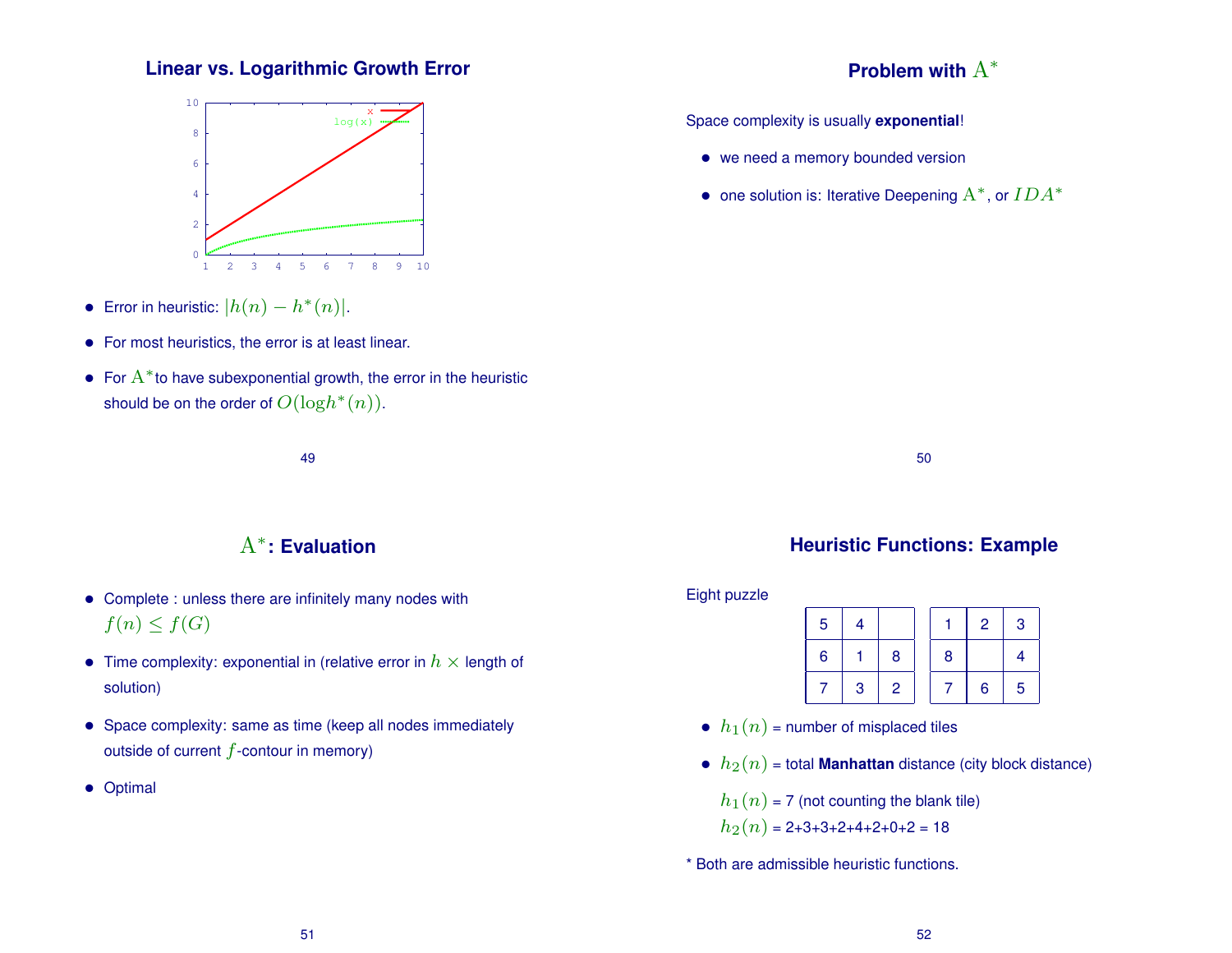### **Dominance**

If  $h_2(n) \ge h_1(n)$  for all n and both are admissible, then we say that  $h_2(n)$  **dominates**  $h_1(n)$ , and is better for search.

Typical search costs for depth  $d = 14$ :

- Iterative Deepening : 3,473,941 nodes expanded
- $A^*(h_1)$ : 539 nodes
- $A^*(h_2)$ : 113 nodes

Observe that in  $A^*$ , every node with  $f < f^*$  is expanded. Since  $f = g + h$ , nodes with  $h(n) < f^* - g(n)$  will be expanded, so larger  $h$  will result in less nodes being expanded.

•  $f^*$  is the  $f$  value for the optimal solution path.

53

### **Other Heuristic Design**

- Use composite heuristics:  $h(n) = max(h_1(n), ..., h_m(n))$
- Use statistical information: random sample  $h$  and true cost to reach goal. Find out how often  $h$  and true cost is related.

### **Designing Admissible Heuristics**

**Relax the problem** to obtain an admissible heuristics.

For example, in 8-puzzle:

- allow tiles to move anywhere  $\rightarrow h_1(n)$
- allow tiles to move to any adjacent location  $\rightarrow h_2(n)$

For traveling:

• allow traveler to travel by air, not just by road: **SLD**

54

# **Iterative Deepening** A<sup>∗</sup> **:** IDA<sup>∗</sup>

 $A^*$  is complete and optimal, but the performance is limited by the available space.

- Basic idea: only search within a certain  $f$  bound, and gradually increase the  $f$  bound until a solution is found.
- Popular use include path finding in game AI.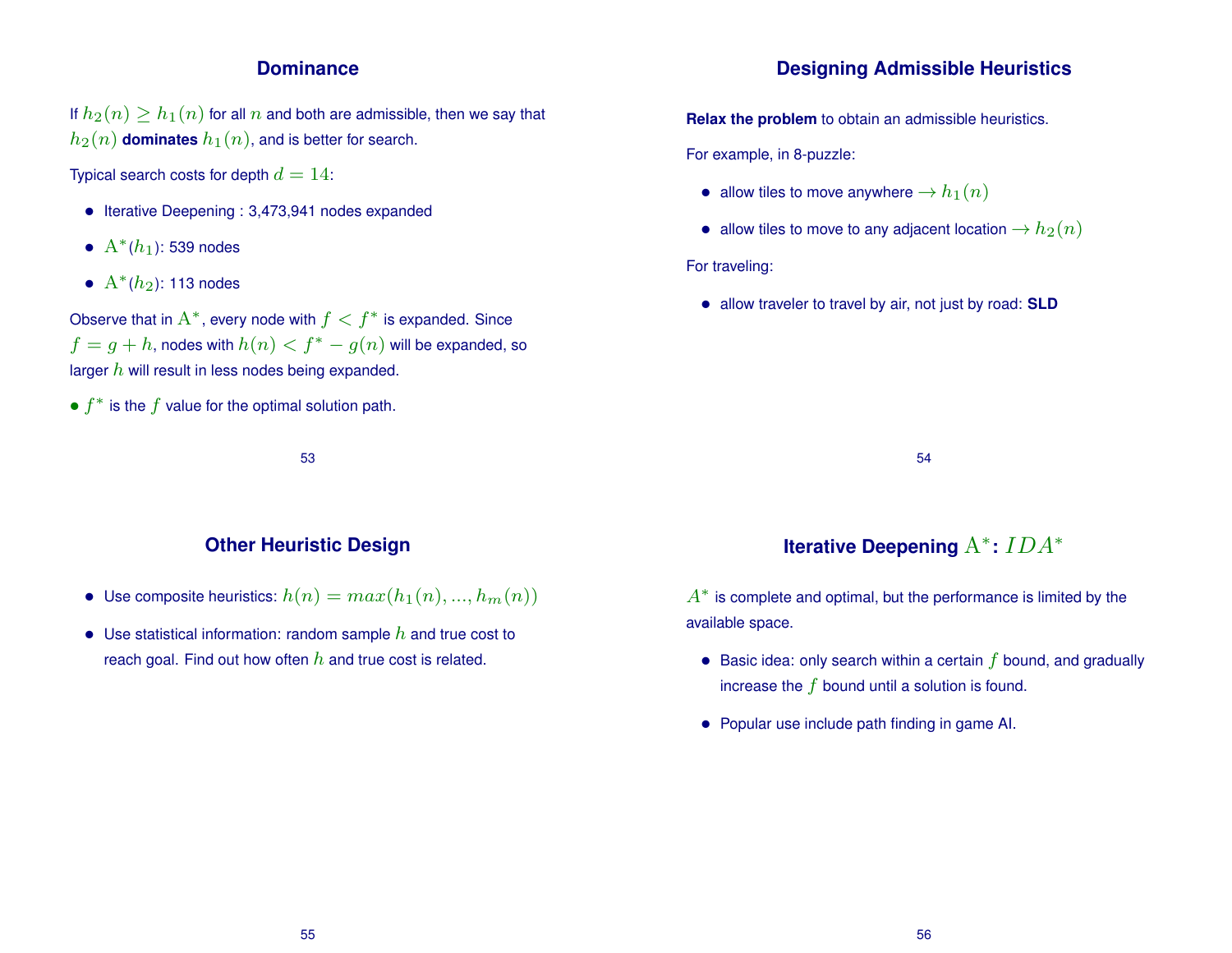# $IDA^*$

| function $IDA^*$ (problem)                                |  |
|-----------------------------------------------------------|--|
| $root \leftarrow Make-Node(Initial-State(problem))$       |  |
| f-limit $\leftarrow$ f-Cost(root)                         |  |
| loop do                                                   |  |
| solution, f-limit $\leftarrow$ DFS-Contour(root, f-limit) |  |
| <b>if</b> solution != NULL <b>then return</b> solution    |  |
| <b>if</b> f-limit == $\infty$ <b>then return</b> failure  |  |
| end loop                                                  |  |

Basically, iterative deepening depth-first-search with depth defined as the f-cost  $(f = g + n)$ :

57

# IDA<sup>∗</sup> **: Evaluation**

- complete and optimal (with same restrictions as in  $A^*$ )
- space: proportional to longest path that it explores (because it is depth first!)
- time: dependent on the number of different values  $h(n)$  can assume.

# **DFS-Contour(***root, f-limit***)**

Find solution from node **root**, within the  $f$ -cost limit of **f-limit**. DFS-Contour returns **solution sequence** and **new** f**-cost limit**.

- if  $f$ -cost(**root**) > **f-limit**, return fail.
- $\bullet$  if **root** is a goal node, return solution and new  $f$ -cost limit.
- **recursive call** on all successors and return solution and **minimum** f**-limit** returned by the calls
- return **null solution** and new f**-limit** by default

Similar to the recursive implementation of DFS.

58

# IDA<sup>∗</sup> **: Time Complexity**

Depends on the heuristics:

- small number of possible heuristic function values  $\rightarrow$  small number of f-contours to explore  $\rightarrow$  becomes similar to  $A^*$
- complex problems: each  $f$ -contour only contain one new node
	- if  $A^*$ expands  $N$  nodes,

 $IDA*$ expands

 $1+2+..+N=\frac{N(N+1)}{2}$  $\frac{N+1}{2} = O(N^2)$ 

• a possible solution is to have a **fixed** increment  $\epsilon$  for the  $f$ -limit

 $\rightarrow$  solution will be suboptimal for at most  $\epsilon$  ( $\epsilon$ -admissible)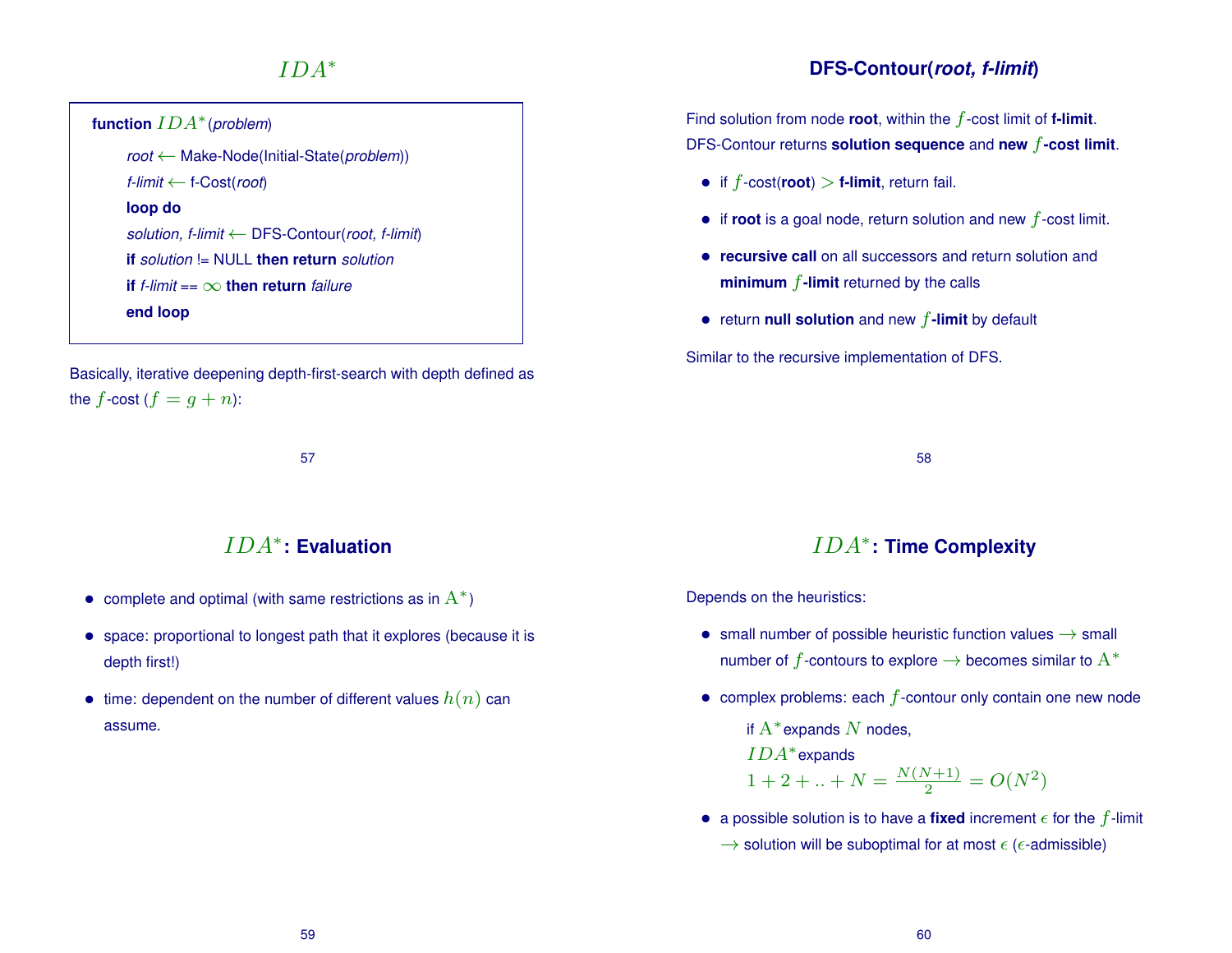### **Iterative Improvement Algorithms**

Start with a complete configuration (all variable values assigned, and **optimal**), and**gradually improve** it.

- Hill-climbing (maximize cost function)
- Gradient descent (minimize cost function)
- Simulated Annealing (probabilistic)

### **Hill-Climbing**

- no queue, keep only the best node
- greedy, no back-tracking
- good for domains where **all nodes are solutions**:
	- **–** goal is to **improve** quality of the solution
	- **–** optimization problems
- note that it is different from greedy search, which keeps a node list

61

### **Hill-Climbing Strategies**

Problems of local maxima, plateau, and ridges:

- try **random-restart**: move to a random location in the landscape and restart search from there
- parallel search
- simulated annealing **\***

Hardness of problem depends on the **shape of the landscape**.

**\***: coming up next

**Hill-Climbing and Gradient Search: Problems**

62



• Possible solution: **simulated annealing** – gradually decrease randomness of move to attain globally optimal solution (more on this next week).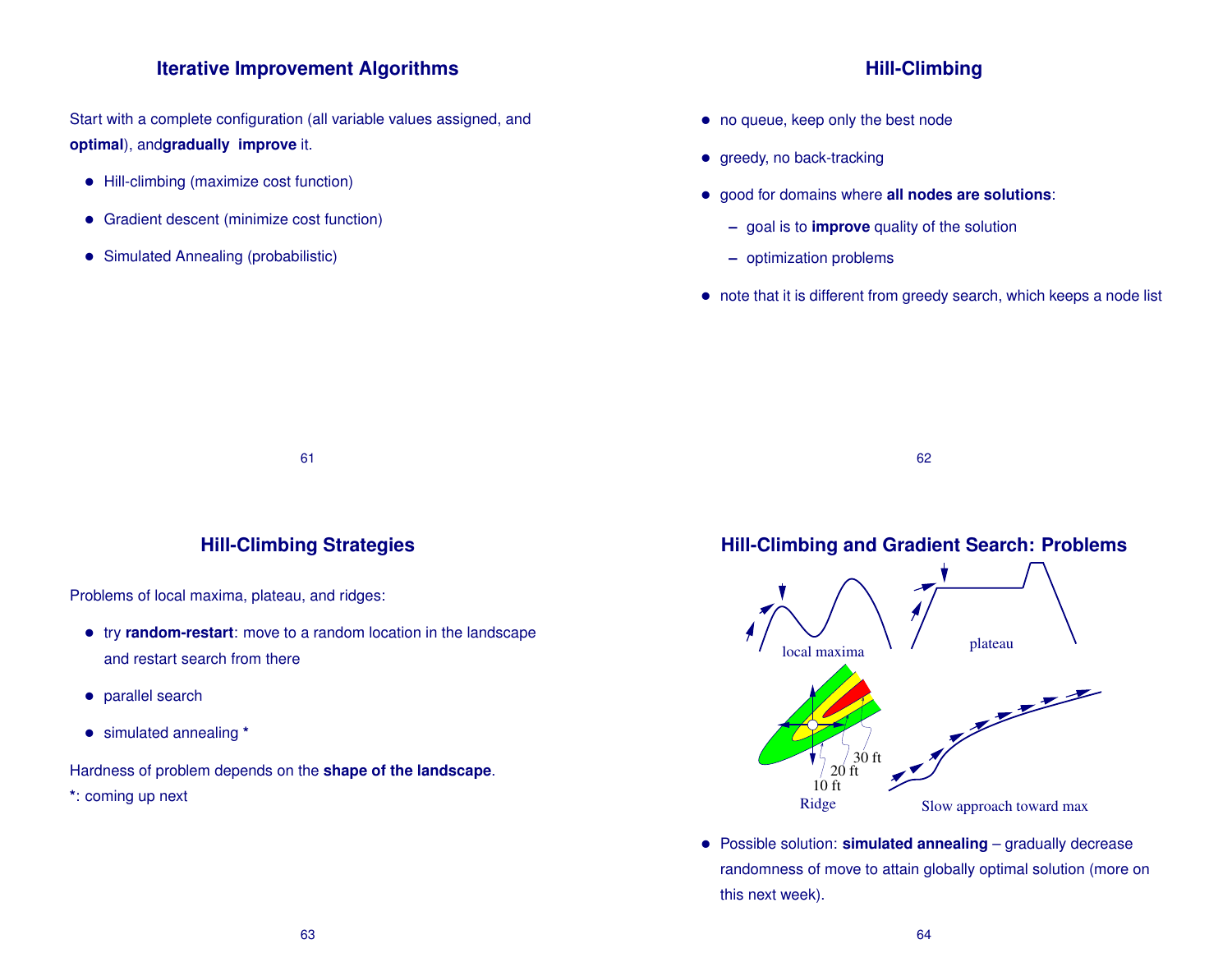# **Simulated Annealing: Overview**

#### Annealing:

- heating metal to a high-temperature (making it a liquid) and then allowing to cool slowly (into a solid); this relieves internal stresses and results in a more stable, lower-energy state in the solid.
- at high temperature, atoms move actively (large distances with greater randomness), but as temperature is lowered, they become more static.

Simulated annealing is similar:

- basically, hill-climbing with randomness that allows going **down** as well as the standard **up**
- randomness (as temperature) is reduced over time

65

## **Temperature and**  $P(\Delta E) < \text{rand}(0, 1)$



Downward moves of any size are allowed at high temperature, but at low temperature, only small downward moves are allowed.

- Higher temperature  $T \rightarrow$  higher probability of **downward** hill-climbing
- Lower ∆E → higher probability of **downward** hill-climbing

Goal: **minimize** (not maximize) the energy  $E$ , as in statistical thermodynamics.

For successors of the current node,

- if  $\Delta E \leq 0$ , the move is accepted
- if  $\Delta E > 0$ , the move is accepted with probability  $P(\Delta E)=e^{-\frac{\Delta E}{kT}}$  , where  $k$  is the Boltzmann constant and  $T$ is temperature.
- randomness is in the comparison:  $P(\Delta E) < \text{rand}(0, 1)$

 $\Delta E = E_{\text{new}} - E_{\text{old}}.$ The heuristic  $h(n)$  or  $f(n)$  represents E.

66

# T **Reduction Schedule**

High to low temperature reduction schedule is important:

- reduction too fast: suboptimal solution
- reduction too slow: wasted time
- question: does the form of the reduction schedule curve matter? linear, quadratic, exponential, etc.?

The proper values are usually found experimentally.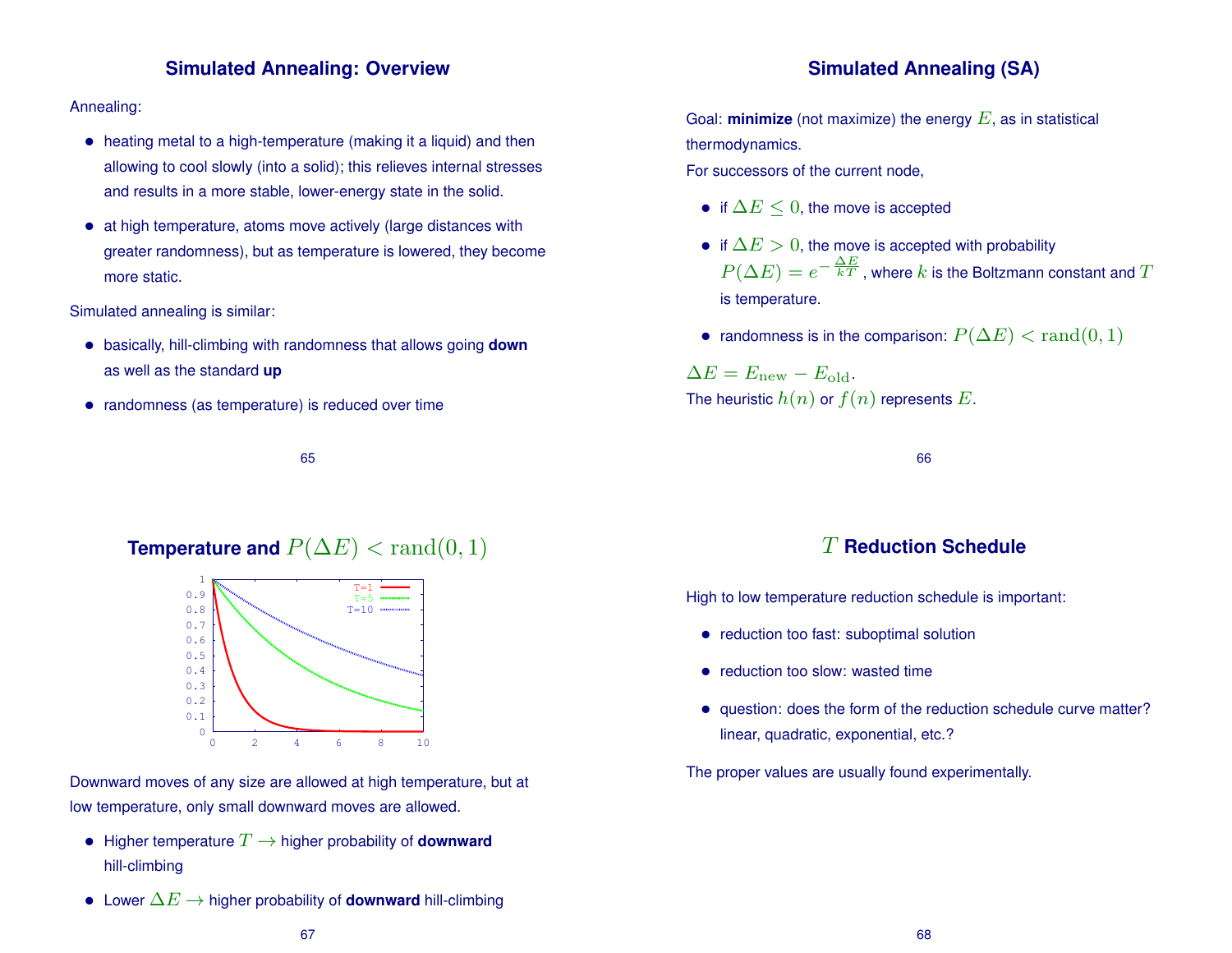### **Simulated Annealing Applications**

- VLSI wire routing and placement
- Various scheduling optimization tasks
- Traffic control
- Neural network training
- etc.

69

# **Game Playing**

### **Key Points**

- best-first-search: definition
- heuristic function  $h(n)$ : what it is
- greedy search: relation to  $h(n)$  and evaluation. How it is different from DFS (time complexity, space complexity)
- $A^*$ : definition, evaluation, conditions of optimality
- complexity of  $A^*$ : relation to error in heuristics
- designing good heuristics: several rule-of-thumbs
- $IDA^*$ : evaluation, time and space complexity (worst case)
- hill-climbing concept and strategies
- simulated annealing: core algorithm, effect of  $T$  and  $\Delta E$ , source of randomness.

70

### **Game Playing**

- attractive AI problem because it is **abstract**
- one of the oldest domains in AI
- in most cases, the world state is fully accessible
- computer representation of the situation can be clear and exact
- challenging: uncertainty introduced by the opponent and the complexity of the problem (full search is impossible)
- hard: in chess, branching factor is about 35, and 50 moves by each player  $= 35^{100}$  nodes to search - compare to  $10^{40}$  possible legal board states
- *game playing is more like real life than mechanical search*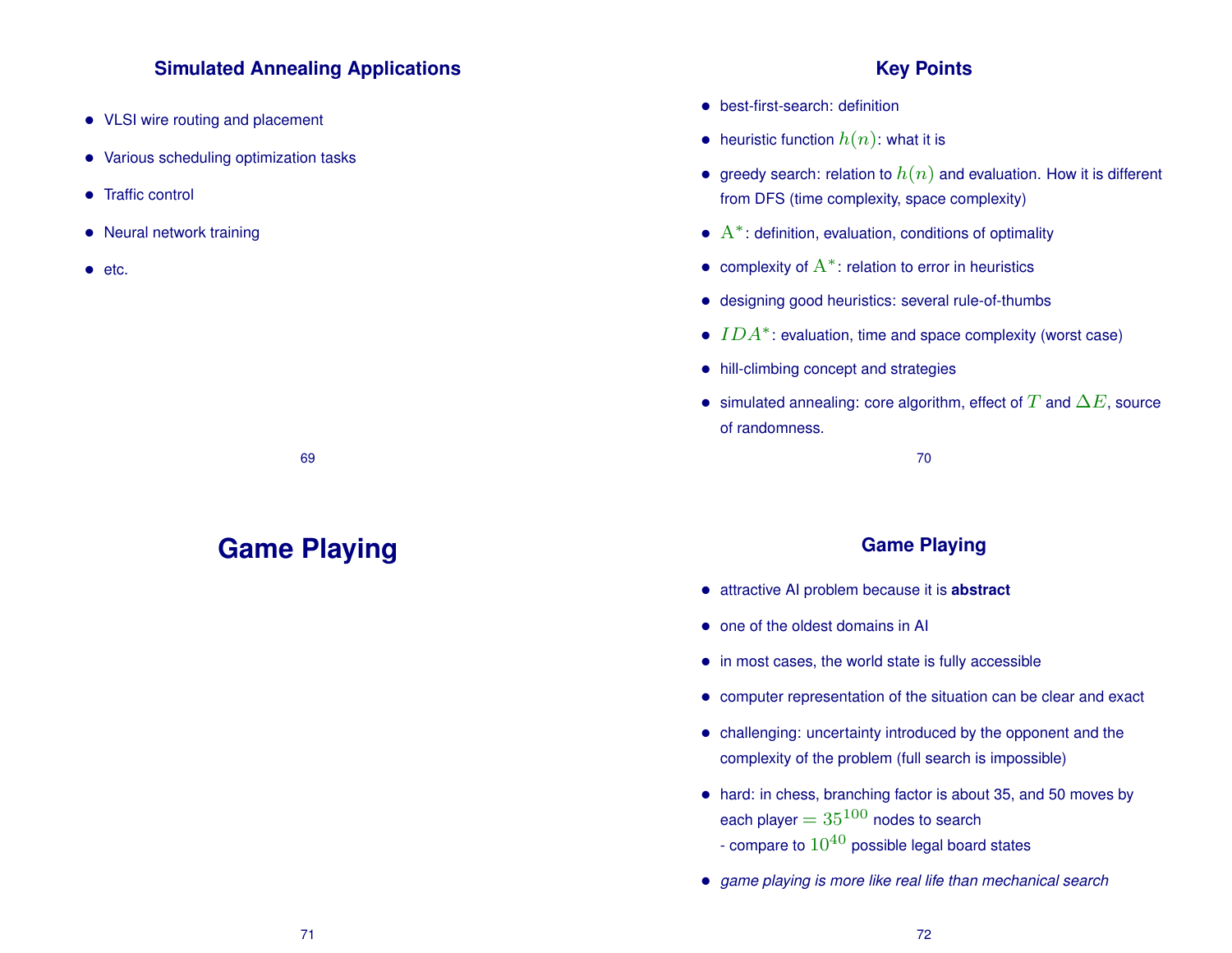### **Games vs. Search Problems**

"Unpredictable" opponent  $\rightarrow$  solution is a contingency plan

Time limits  $\rightarrow$  unlikely to find goal, must approximate

#### Plan of attack:

- algorithm for perfect play (Von Neumann, 1944)
- finite horizon, approximate evaluation (Zuse, 1945; Shannon, 1950; Samuel, 1952–57)
- pruning to reduce costs (McCarthy, 1956)

# **Types of Games**

|                | deterministic                   | chance                     |  |  |  |
|----------------|---------------------------------|----------------------------|--|--|--|
| perfect info   | chess, checkers,<br>go, othello | backgammon, monopoly       |  |  |  |
| imperfect info | battle ship                     | bridge, poker,<br>scrabble |  |  |  |

73

# **Two-Person Perfect Information Game**

**initial state**: initial position and who goes first

**operators**: legal moves

**terminal test**: game over?

**utility function**: outcome (win:+1, lose:-1, draw:0, etc.)

- two players (**MIN** and **MAX**) taking turns to maximize their chances of winning (each turn generates one **ply**)
- one player's victory is another's defeat
- need a **strategy** to win no matter what the opponent does

**Minimax: Strategy for Two-Person Perfect Info**

74



- generate the whole tree, and apply util function to the leaves
- go back upward assigning utility value to each node
- at MIN node, assign **min(successors' utility)**
- at MAX node, assign **max(successors' utility)**
- **assumption**: the opponent acts optimally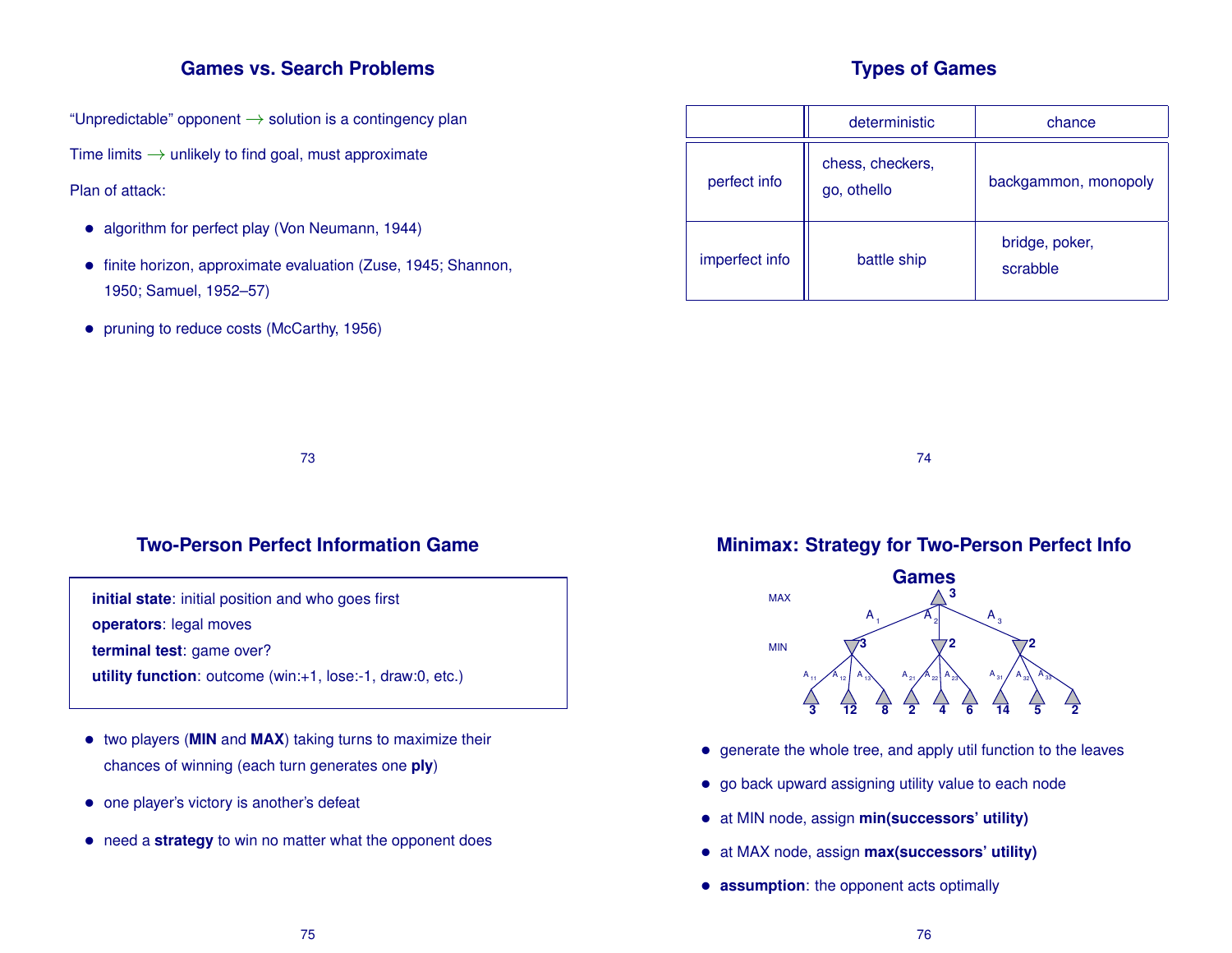# **Minimax Decision**

**function** Minimax-Decision (game) **returns** operator

**return** operator that leads to a child state with the **max**(Minimax-Value(child state,game))



77

# **Minimax: Evaluation**

Branching factor  $b$ , max depth  $m$ :

- **complete**: if the game tree is finite
- **optimal**: if opponent is optimal
- **time**:  $b^m$
- **space**:  $bm -$  depth-first (only when utility function values of all nodes are known!)





78

# **Resource Limits**

- Time limit: as in Chess  $\rightarrow$  can only evaluate a fixed number of paths
- Approaches:
	- **evaluation function** : how desirable is a given state?
	- **cutoff test** : depth limit
	- **pruning**

Depth limit can result in the **horizon effect**: interesting or devastating events can be just over the horizon!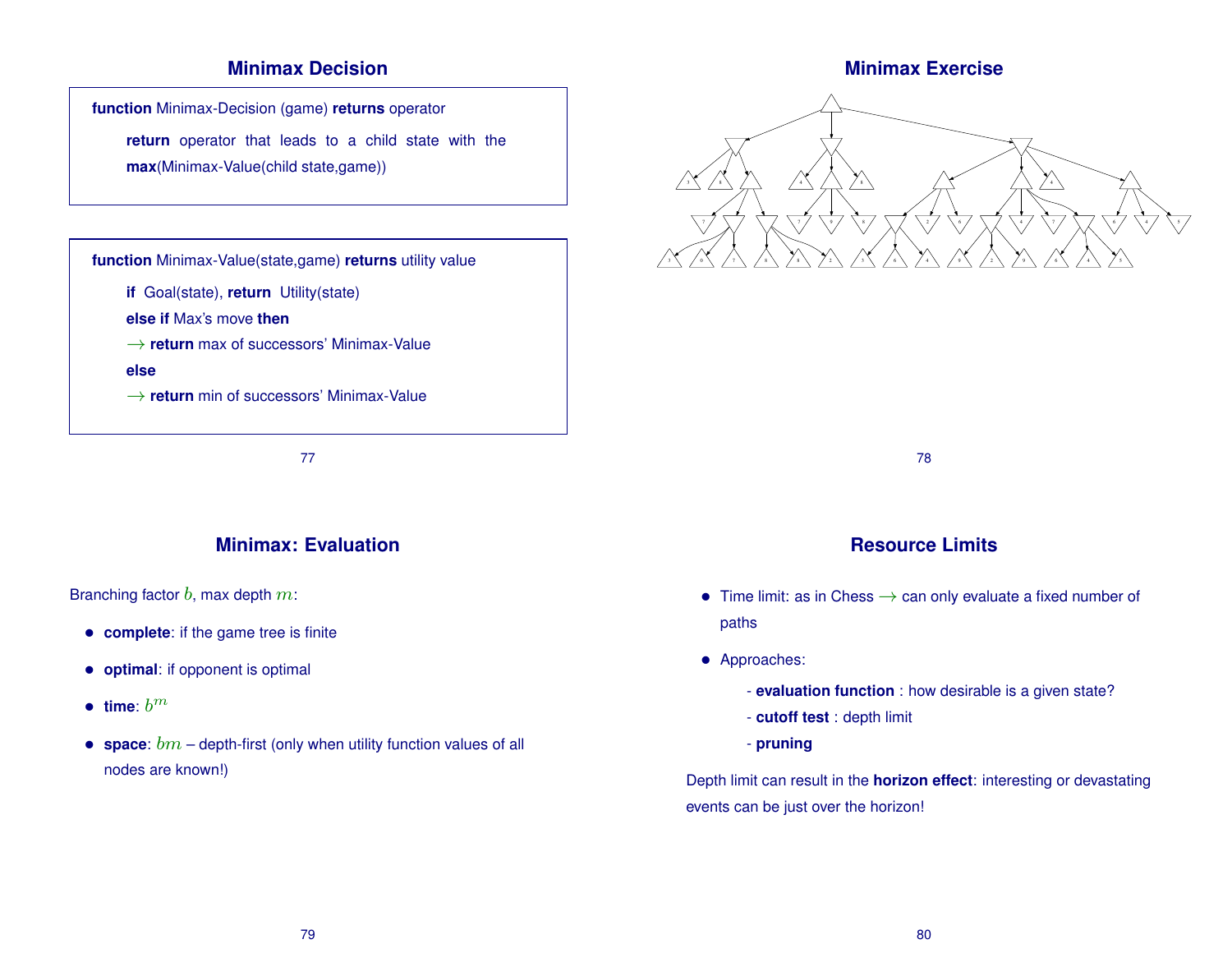### **Evaluation Functions**

For chess, usually a **linear** weighted sum of feature values:

- Eval $(s) = \sum_i w_i f_i(s)$
- $f_i(s) =$  (number of white piece X) (number of black piece X)
- other features: degree of control over the center area
- exact values do not matter: the **order** of Minimax-Value of the successors matter.

### α **Cuts**

When the current max value is greater than the successor's min value,



Right subtree can be **at most** 2, so MAX will always choose the left path regardless of what appears next.



81



When the current min value is less than the successor's max value,



Right subtree can be **at least** 5, so MIN will always choose the left path regardless of what appears next.





- memory of best MAX value  $\alpha$  and best MIN value  $\beta$
- do not go further on any one that does worse than the remembered  $\alpha$  and  $\beta$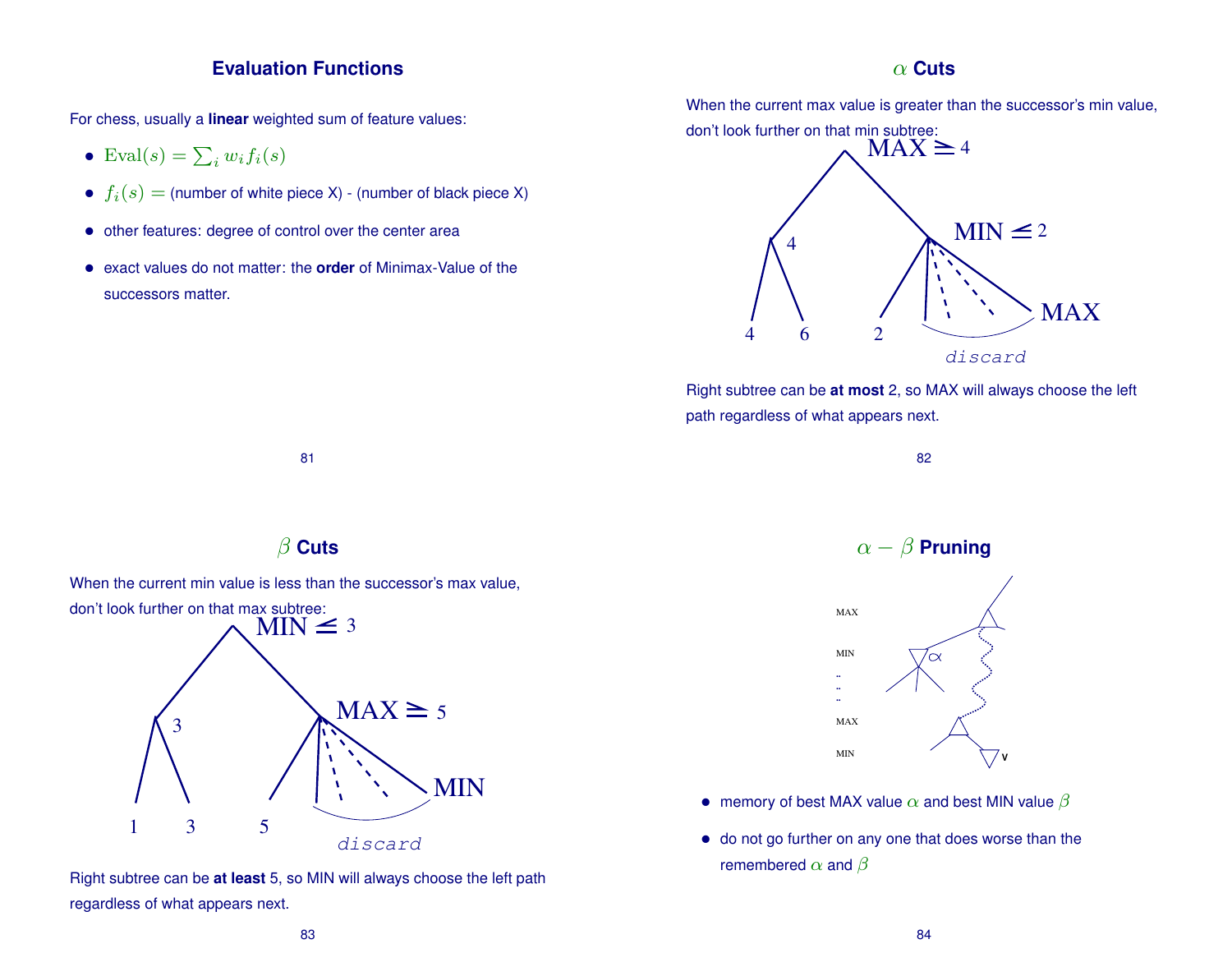# α − β **Pruning Properties**

Cut off nodes that are known to be suboptimal.

Properties:

- pruning **does not** affect final result
- good move ordering improves effectiveness of pruning
- with **perfect ordering**, time complexity =  $b^{m/2}$ 
	- $\rightarrow$  **doubles** depth of search
	- $\rightarrow$  can easily reach 8-ply in chess
- $\bullet~~ b^{m/2} = (\sqrt{b})^m$ , thus  $b=35$  in chess reduces to  $b = \sqrt{35} \approx 6$  !!!

# **Key Points**

- Game playing: what are the types of games?
- Minimax: definition, and how to get minmax values
- Minimax: evaluation
- $\alpha$ - $\beta$  pruning: why it saves time

### **Overview**

85

- formal  $\alpha \beta$  pruning algorithm
- $\alpha \beta$  pruning properties
- games with an element of chance
- state-of-the-art game playing with AI
- more complex games

86

# α − β **Pruning: Initialization**

Along the path from the beginning to the current **state**:

- $\bullet$   $\alpha$ : best MAX value
	- $\cdot$  initialize to  $-\infty$
- $\beta$ : best MIN value
	- initialize to  $\infty$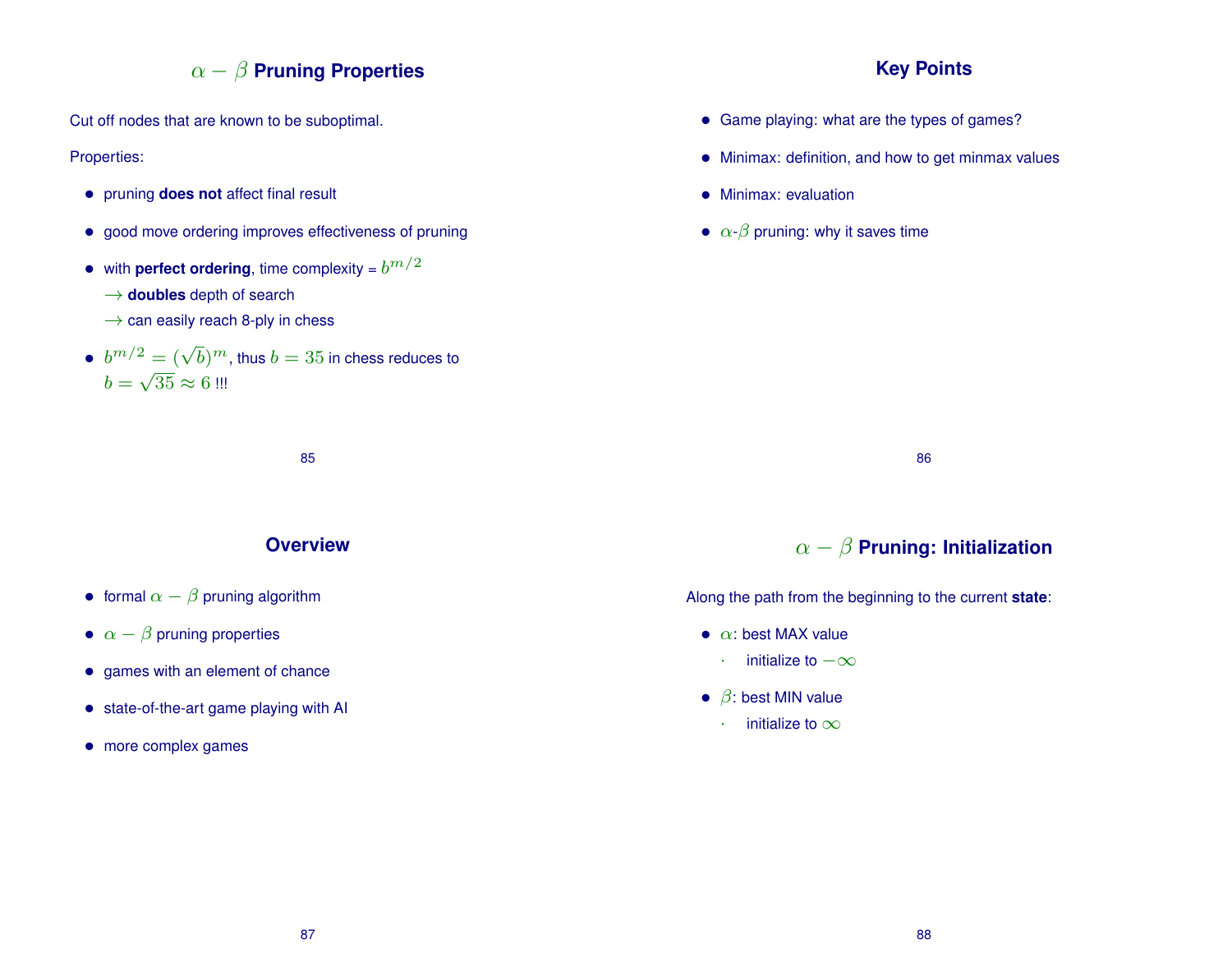

89

# $\alpha - \beta$  **Pruning Tips**

- At a MAX node:
	- **–** Only  $\alpha$  is updated with the MAX of successors.
	- **–** Cut is done by checking if returned  $v > \beta$ .
	- $-$  If all fails,  $MAX(v$  of succesors) is returned.
- At a MIN node:
	- **–** Only β is updated with the MIN of successors.
	- **–** Cut is done by checking if returned  $v \leq \alpha$ .
	- $-$  If all fails, MIN( $v$  of succesors) is returned.

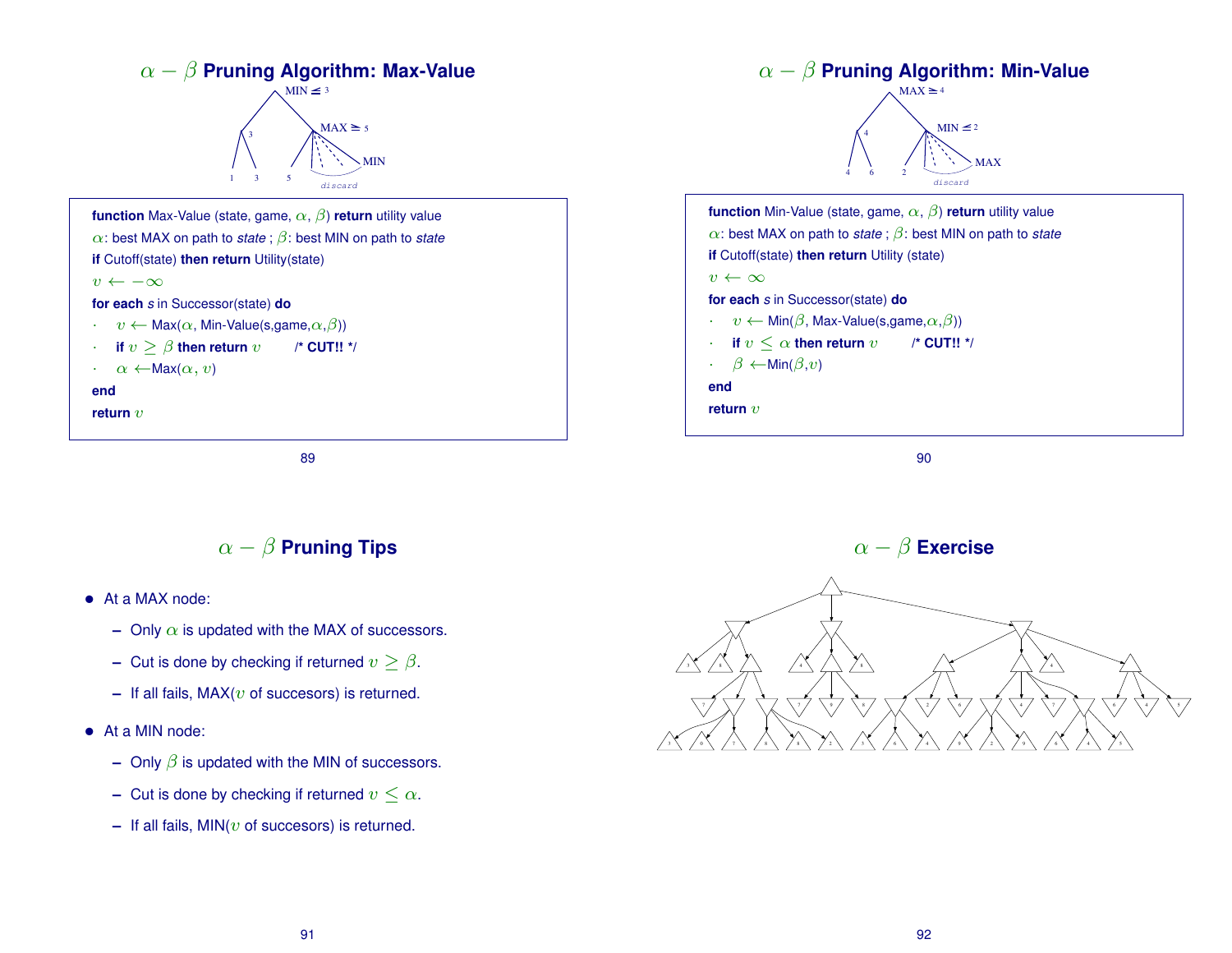# **Ordering is Important for Good Pruning**



- For MIN, sorting successor's utility in an **increasing** order is better (shown above; left).
- For MAX, sorting in **decreasing** order is better.

# **Games With an Element of Chance**

Rolling the dice, shuffling the deck of card and drawing, etc.

- **chance nodes** need to be included in the minimax tree
- try to make a move that maximizes the **expected value** → **expectimax**
- expected value of random variable  $X$ :

$$
E(X) = \sum_{x} xP(x)
$$

• expectimax

$$
\text{expectimax}(C) = \sum_{i} P(d_i) \max_{s \in S(C, d_i)} (utility(s))
$$

94

# **Game Tree With Chance Element**

93



# **Design Considerations for Probabilistic Games**

- the **value** of evaluation function, not just the **scale** matters now! (think of what expected value is)
- time complexity:  $b^m n^m$ , where  $n$  is the number of distinct dice rolls
- pruning can be done if we are careful

• chance element forms a new ply (e.g. dice, shown above)